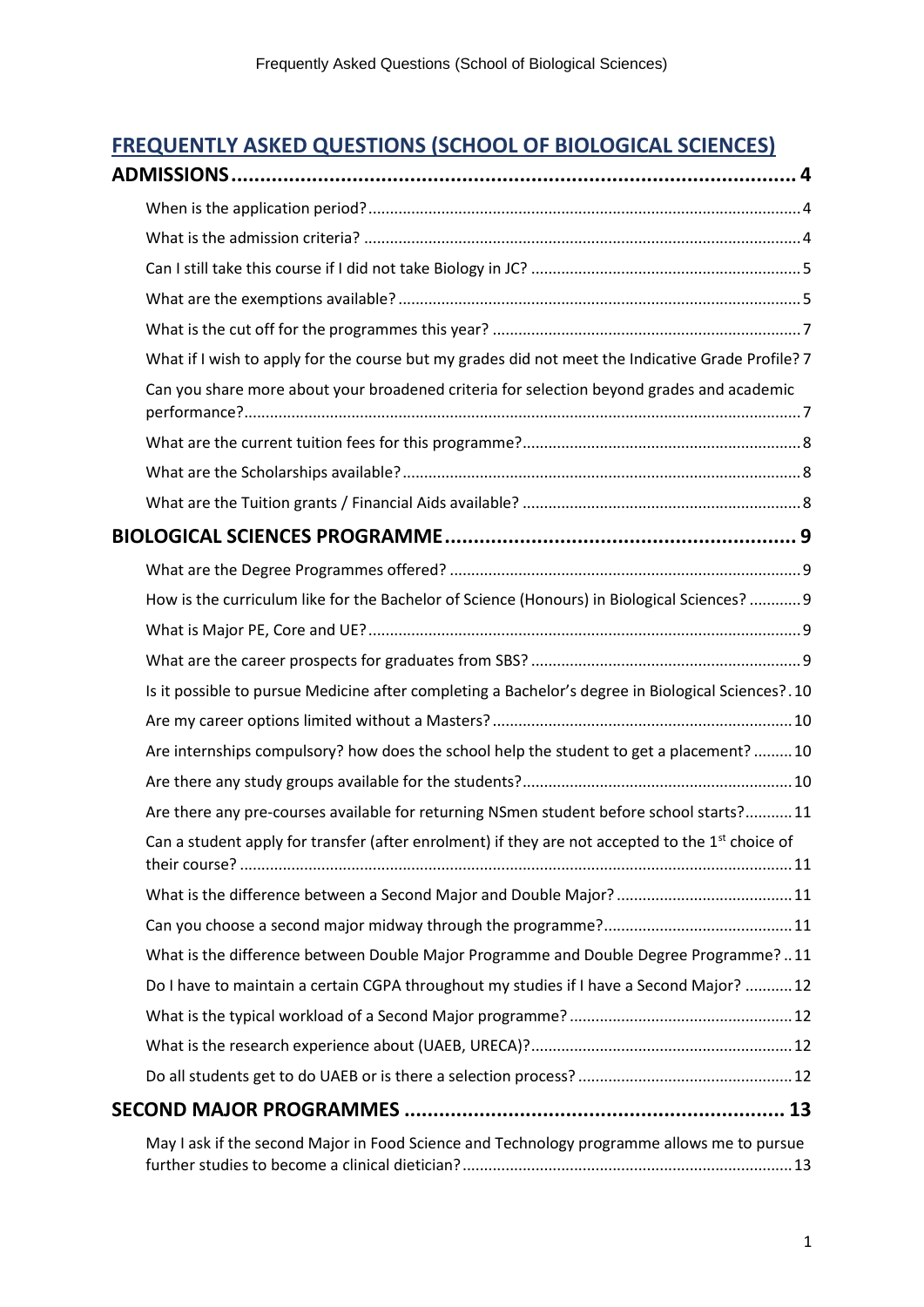| What is different between Biological Sciences with $2^{nd}$ major in Medicinal Chemistry &                                                                                                |  |
|-------------------------------------------------------------------------------------------------------------------------------------------------------------------------------------------|--|
|                                                                                                                                                                                           |  |
| How does data analytics complement my Biological Sciences Degree?  13                                                                                                                     |  |
|                                                                                                                                                                                           |  |
|                                                                                                                                                                                           |  |
|                                                                                                                                                                                           |  |
| Do I have to choose the Second Major when I apply to NTU? Or can I opt to change to the                                                                                                   |  |
|                                                                                                                                                                                           |  |
|                                                                                                                                                                                           |  |
|                                                                                                                                                                                           |  |
| What are the study paths and jobs I can take after graduating from this double major                                                                                                      |  |
| Since this is a double major, can I pursue further studies in Psychology to become a                                                                                                      |  |
| Would taking this double major put me at any disadvantage from a person who only did                                                                                                      |  |
| Also, would there be any difference in study paths and career prospects between the double<br>major stated above as compared to Psychology with a second major in Biological Science?  15 |  |
|                                                                                                                                                                                           |  |
|                                                                                                                                                                                           |  |
|                                                                                                                                                                                           |  |
|                                                                                                                                                                                           |  |
| Will there be instances where I will lose this conditional admission throughout the course of my                                                                                          |  |
| What is the interview process like - is it like Yong Loo Lin School of Medicine's Multi-Mini                                                                                              |  |
| Do shortlisted candidates have to write an essay & assemble 2 referee reports similar to Yong                                                                                             |  |
|                                                                                                                                                                                           |  |
|                                                                                                                                                                                           |  |
|                                                                                                                                                                                           |  |
|                                                                                                                                                                                           |  |
| Are there any scholarships available for this NTU-Duke-NUS Medicine Pathway? 18                                                                                                           |  |
| Can I choose not to continue the MD Programme after I graduate from NTU? Will it affect my                                                                                                |  |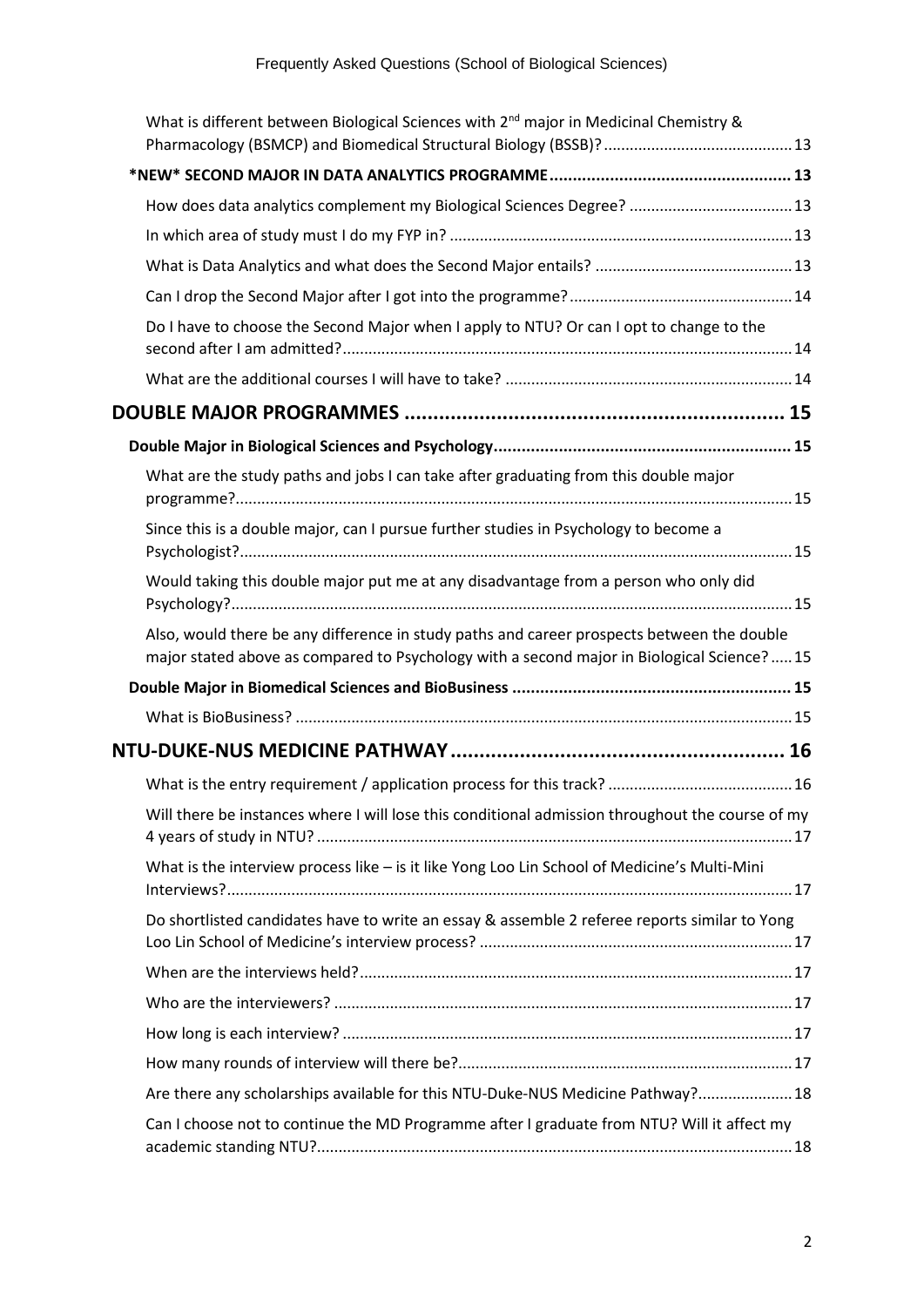| Can polytechnic students enter directly into the second year of the double degree in Biomedical                                                                            |  |
|----------------------------------------------------------------------------------------------------------------------------------------------------------------------------|--|
| Are interviews conducted as part of the admission process for the double degree in Biomedical                                                                              |  |
|                                                                                                                                                                            |  |
| Can someone with complete or partial colour-blindness or Hepatitis B carrier be admitted to<br>the double degree in Biomedical Sciences and Chinese Medicine programme? 19 |  |
|                                                                                                                                                                            |  |
| Are any courses taught in Chinese in the double degree in Biomedical Sciences and Chinese                                                                                  |  |
|                                                                                                                                                                            |  |
| I can speak and write Chinese but I am afraid that I might not be able to cope 20                                                                                          |  |
|                                                                                                                                                                            |  |
| What is the current tuition fees for the double degree in Biomedical Sciences and Chinese                                                                                  |  |
| What expenses do I need to pay for while studying at the Beijing University of Chinese                                                                                     |  |
|                                                                                                                                                                            |  |
|                                                                                                                                                                            |  |
| How long has the double degree in Biomedical Sciences and Chinese Medicine programme been                                                                                  |  |
| Will I receive my first degree after 3 years and the second degree after 5 years in the double                                                                             |  |
| Is there a part-time option for the double degree in Biomedical Sciences and Chinese Medicine                                                                              |  |
| How many students are accepted per year into the double degree in Biomedical Sciences and                                                                                  |  |
| Can I practice as a qualified Traditional Chinese Medicine practitioner (TCM) in Singapore upon                                                                            |  |
| How are the classes taught by BUCM professors being run during COVID?  21                                                                                                  |  |
|                                                                                                                                                                            |  |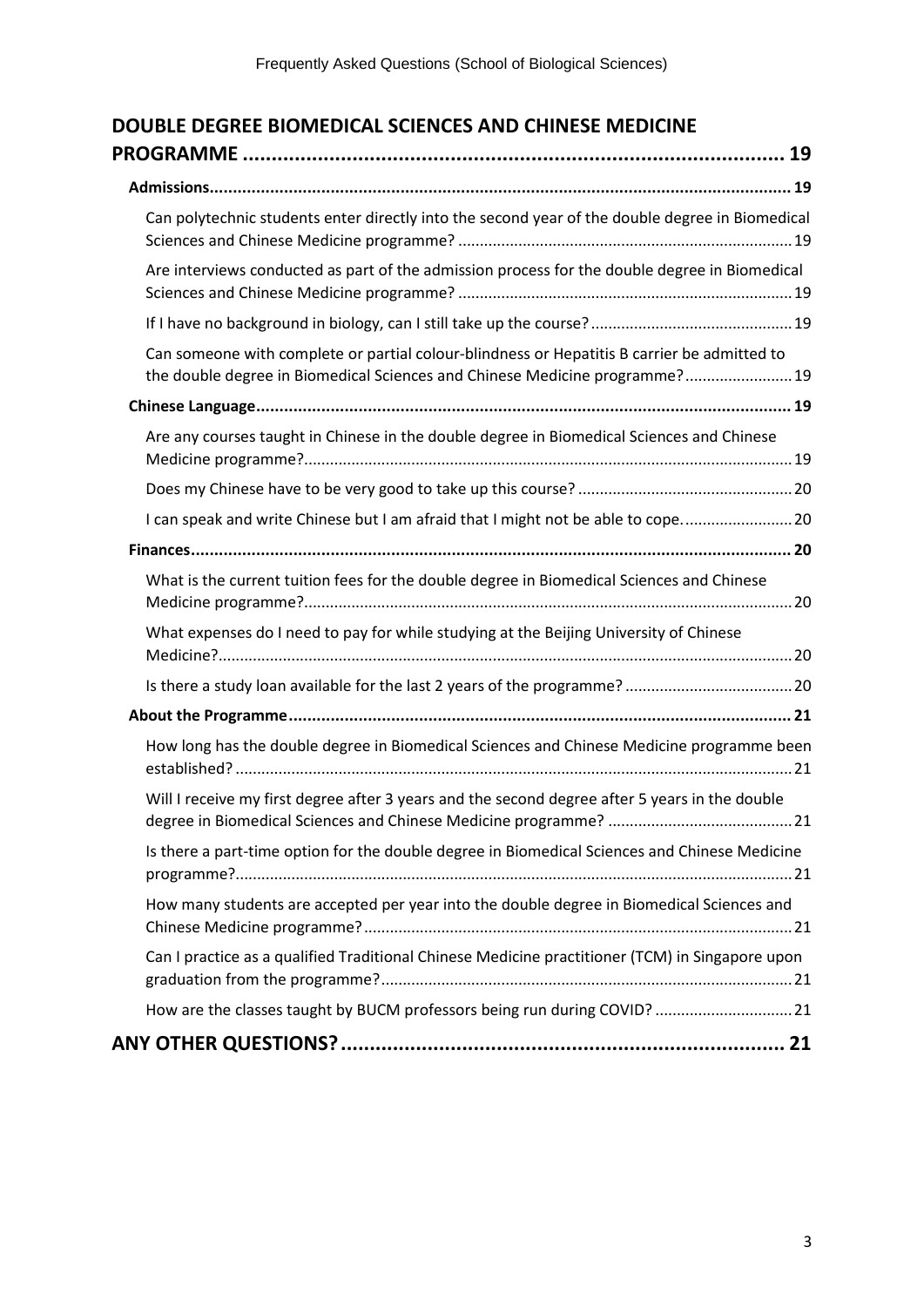# **ADMISSIONS**

#### <span id="page-3-1"></span><span id="page-3-0"></span>When is the application period?

Spore-Cambridge A level - day of A level result release to **19 March 2022**

A level Qualification application date

Poly Qualification application date - 1 to **21 Feb 2022**

IBDP application date 15 Oct 2021 – **19 Mar 2022**

NUSH application date 01 Dec 2021 – **15 Jan 2022**

#### <span id="page-3-2"></span>What is the admission criteria?

| <b>Programmes</b>                                | <b>Minimum Subject Requirements</b>                                                                                                                                                                                                                                   |                                                                                                                                                                                                 |  |
|--------------------------------------------------|-----------------------------------------------------------------------------------------------------------------------------------------------------------------------------------------------------------------------------------------------------------------------|-------------------------------------------------------------------------------------------------------------------------------------------------------------------------------------------------|--|
|                                                  | <b>GCE 'A' Level and</b><br><b>Polytechnic Applicants</b>                                                                                                                                                                                                             | <b>International Baccalaureate</b><br><b>Diploma Applicants</b>                                                                                                                                 |  |
| <b>Biological Sciences</b>                       | At least H1/SL or equivalent<br>pass in Mathematics and<br>a good H2/HL/A Level or<br>equivalent pass in Physics,<br><b>Chemistry or Biology</b>                                                                                                                      | Mathematics at Standard Level<br>and<br>Physics/ Chemistry/ Biology at<br><b>Higher Level</b>                                                                                                   |  |
| <b>Biological Sciences with Second Major in:</b> |                                                                                                                                                                                                                                                                       |                                                                                                                                                                                                 |  |
| <b>Biomedical Structural</b><br><b>Biology</b>   | At least H1/SL or equivalent<br>pass in Mathematics and<br>a good H2/HL/A Level or<br>equivalent pass in Physics,<br><b>Chemistry or Biology</b>                                                                                                                      | Mathematics at Standard Level<br>and<br>Physics/ Chemistry/ Biology at<br><b>Higher Level</b>                                                                                                   |  |
| <b>Medicinal Chemistry</b><br>and Pharmacology   | At least H1/SL or equivalent<br>pass in Mathematics and<br>a good H2/HL/A Level or<br>equivalent pass in Physics,<br><b>Chemistry or Biology</b><br>H2 Level pass in Chemistry                                                                                        | Mathematics at Standard Level<br>and<br>Physics/ Chemistry/ Biology at<br><b>Higher Level</b><br>Mathematics at Standard Level<br>and Chemistry at Higher Level                                 |  |
| <b>Food Science and</b><br><b>Technology</b>     | At least H2 or equivalent<br>pass in Mathematics and<br>a H2 Level or equivalent<br>pass in Physics, Chemistry<br>or Biology<br>OR.<br>At least H1 or equivalent<br>pass in Mathematics and<br>two H2 Level or equivalent<br>pass in Physics, Chemistry<br>or Biology | Mathematics at Higher Level<br>and<br>Physics/Chemistry/Biology at<br>Higher Level;<br><b>OR</b><br>Mathematics at Standard Level<br>and any two Physics/ Chemistry/<br>Biology at Higher Level |  |
| Data Analytics *NEW*                             | At least H2 or equivalent<br>pass in Mathematics and<br>a H2 Level or equivalent<br>pass in Physics,<br>Chemistry or Biology                                                                                                                                          | Mathematics at Higher Level<br>and<br>Physics/ Chemistry/ Biology at<br><b>Higher Level</b>                                                                                                     |  |
| Double Major in:                                 |                                                                                                                                                                                                                                                                       |                                                                                                                                                                                                 |  |
| <b>Biomedical Sciences</b><br>and BioBusiness    | At least H1/SL or equivalent<br>pass in Mathematics and<br>a good H2/HL/A Level or                                                                                                                                                                                    | Mathematics at Standard Level<br>and                                                                                                                                                            |  |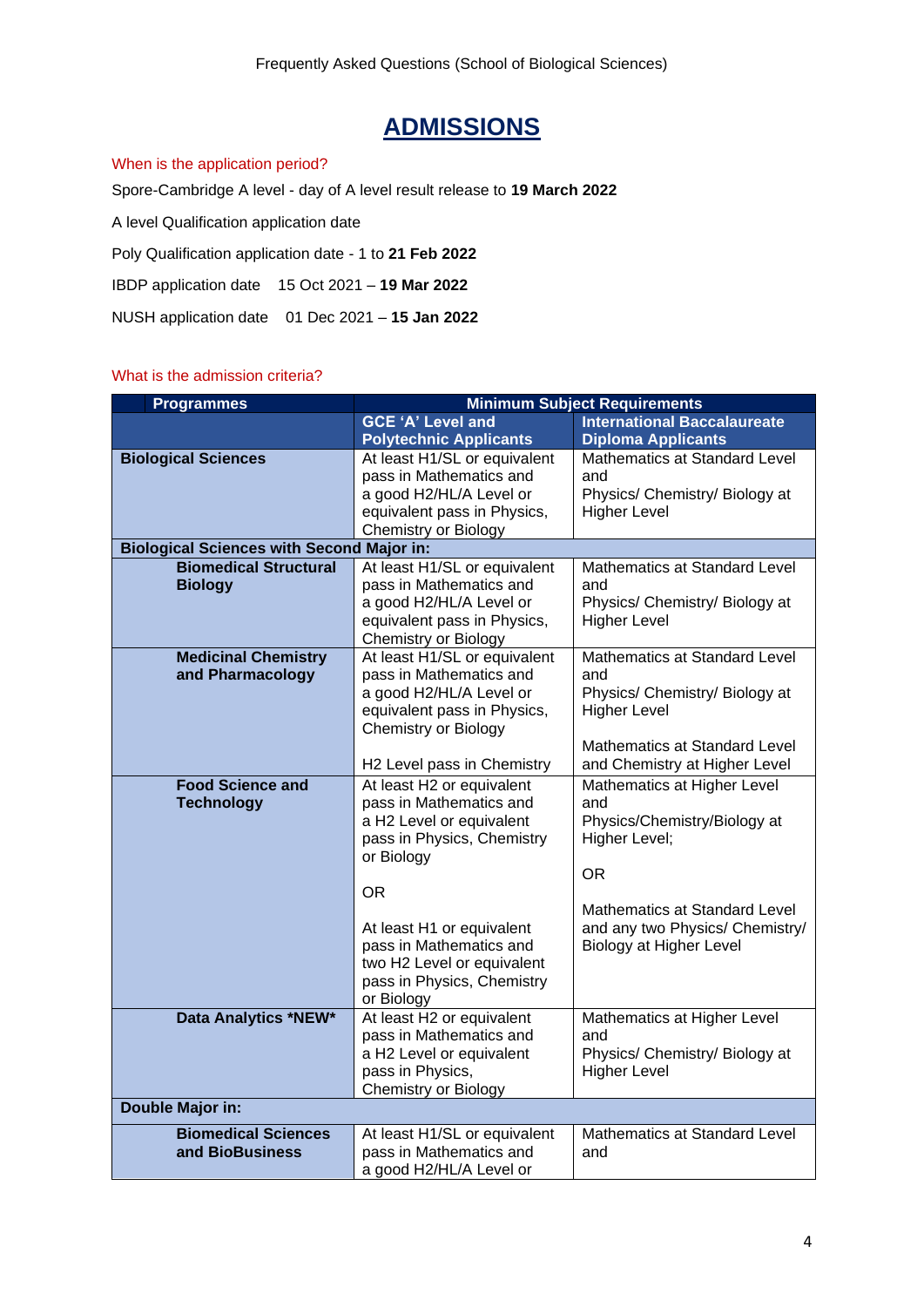|                                                                                      | equivalent pass in Physics,<br><b>Chemistry or Biology</b>                                                                                                                                                                             | Physics/ Chemistry/ Biology at<br>Higher Level                                                                                                            |
|--------------------------------------------------------------------------------------|----------------------------------------------------------------------------------------------------------------------------------------------------------------------------------------------------------------------------------------|-----------------------------------------------------------------------------------------------------------------------------------------------------------|
| <b>Biological Sciences</b><br>and Psychology                                         | Good H1/SL or equivalent<br>pass in Mathematics,<br>A good H2/HL/A Level or<br>equivalent pass in Physics,<br>Chemistry or Biology, and<br>a good grade in General<br>Paper or Knowledge &<br>Inquiry                                  | A good grade in Mathematics at<br>Standard Level and Physics,<br>Chemistry or Biology at Higher<br>Level and a good grade in<br>English at Standard Level |
| <b>Double Degree in Biomedical</b><br><b>Sciences and Chinese</b><br><b>Medicine</b> | At least H1/SL or equivalent<br>pass in Mathematics and<br>a good H2/HL/A Level or<br>equivalent pass in Physics,<br><b>Chemistry or Biology</b><br><b>PLUS</b><br>at least an O Level/SL or<br>equivalent pass in Chinese<br>Language | Mathematics at Standard Level<br>and<br>Physics/Chemistry/Biology at<br>Higher<br>Level and Chinese at Standard<br>Level                                  |

#### <span id="page-4-0"></span>Can I still take this course if I did not take Biology in JC?

Yes, you may as you are only required to have the background in at least 1 of the three Sciences. SBS teaches Biology from the basics, so you can still pick up the subject after joining the programme. You may check out the entry requirements for the individual programmes here: [https://www.ntu.edu.sg/sbs/admissions/programmes/undergraduate/degree-programmes.](https://www.ntu.edu.sg/sbs/admissions/programmes/undergraduate/degree-programmes)

#### <span id="page-4-1"></span>What are the exemptions available?

| <b>Qualifications</b>            | <b>Exemption</b>                          | <b>Criteria</b>                |
|----------------------------------|-------------------------------------------|--------------------------------|
|                                  | <b>Singapore Cambridge GCE 'A' Level</b>  |                                |
| H <sub>3</sub> Chemistry         | <b>BS1012 Foundations of Chemistry I</b>  | <b>Distinction or Merit</b>    |
|                                  | <b>BS1013 Foundations of Chemistry II</b> |                                |
| H3 Molecular Biology             | BS1007 Molecular & Cell Biology I         | Distinction or Merit           |
| H <sub>3</sub> Proteomics        | <b>BS1005 Biochemistry I</b>              | <b>Distinction or Merit</b>    |
| Other H3 Subjects                | Exemptions will be granted on case-       | <b>Distinction or Merit</b>    |
|                                  | by-case basis                             |                                |
| <b>Local Polytechnic Diploma</b> | Exemptions from selected Year 1           | Exemptions will be based       |
|                                  | courses will be offered to students in    | on academic merit and          |
|                                  | the Bachelor of Science in Biological     | relevance of polytechnic       |
|                                  | Sciences degree programme on a            | courses completed.             |
|                                  | case-by-case basis.                       | Students admitted into         |
|                                  |                                           | Year 1 may be granted          |
|                                  |                                           | exemption from up to 3         |
|                                  |                                           | Year 1 courses.                |
|                                  |                                           |                                |
|                                  |                                           | Students with relevant         |
|                                  |                                           | diplomas may be exempted       |
|                                  |                                           | from BS1100 Molecular and      |
|                                  |                                           | <b>Cell Biology Techniques</b> |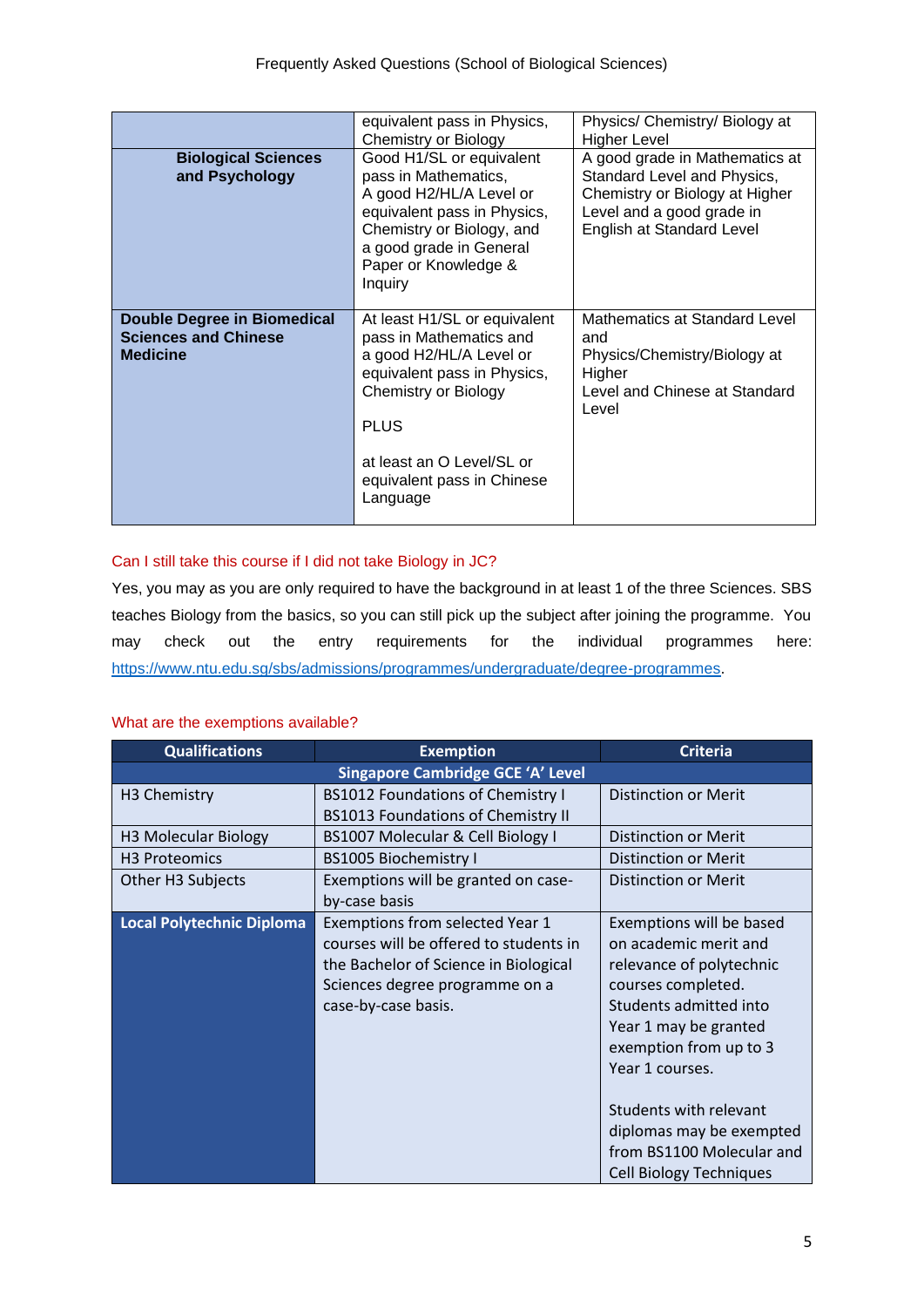|                               |                                           | level 1 as well.                   |
|-------------------------------|-------------------------------------------|------------------------------------|
| <b>NUS HIGH SCHOOL</b>        | <b>BS1012 Foundations of Chemistry I</b>  | <b>Through Exemption Test</b>      |
| <b>DIPLOMA Qualifications</b> | <b>BS1013 Foundations of Chemistry II</b> | Overall CAP in Chemistry ><br>4.50 |
| <b>INTERNATIONAL</b>          | <b>BS1012 Foundations of Chemistry I</b>  | <b>Through Exemption Test</b>      |
| <b>BACCALAUREATE</b>          | <b>BS1013 Foundations of Chemistry II</b> | Students with subject grade        |
| <b>DIPLOMA Qualifications</b> |                                           | of 7 or higher may apply to        |
|                               |                                           | take the exemption test.           |
|                               |                                           | Exemption is only granted          |
|                               |                                           | to those who pass the              |
|                               |                                           | <b>Exemption Test.</b>             |
| <b>INTERNATIONAL</b>          | <b>BS1012 Foundations of Chemistry I</b>  | <b>Through Exemption Test</b>      |
| <b>OLYMPIADS</b>              | <b>BS1013Foundations of Chemistry II</b>  |                                    |
|                               |                                           | International Olympiad             |
|                               |                                           | Medalist (Chemistry)               |
|                               |                                           |                                    |
| SM <sub>2</sub>               | <b>BS1012 Foundations of Chemistry I</b>  | <b>Through Exemption Test</b>      |
|                               | <b>BS1013 Foundations of Chemistry II</b> |                                    |

*Exemptions for other qualifications, please refer to* 

*https://www.ntu.edu.sg/sbs/admissions/programmes/undergraduate/course-exemptions \*Subject to changes.*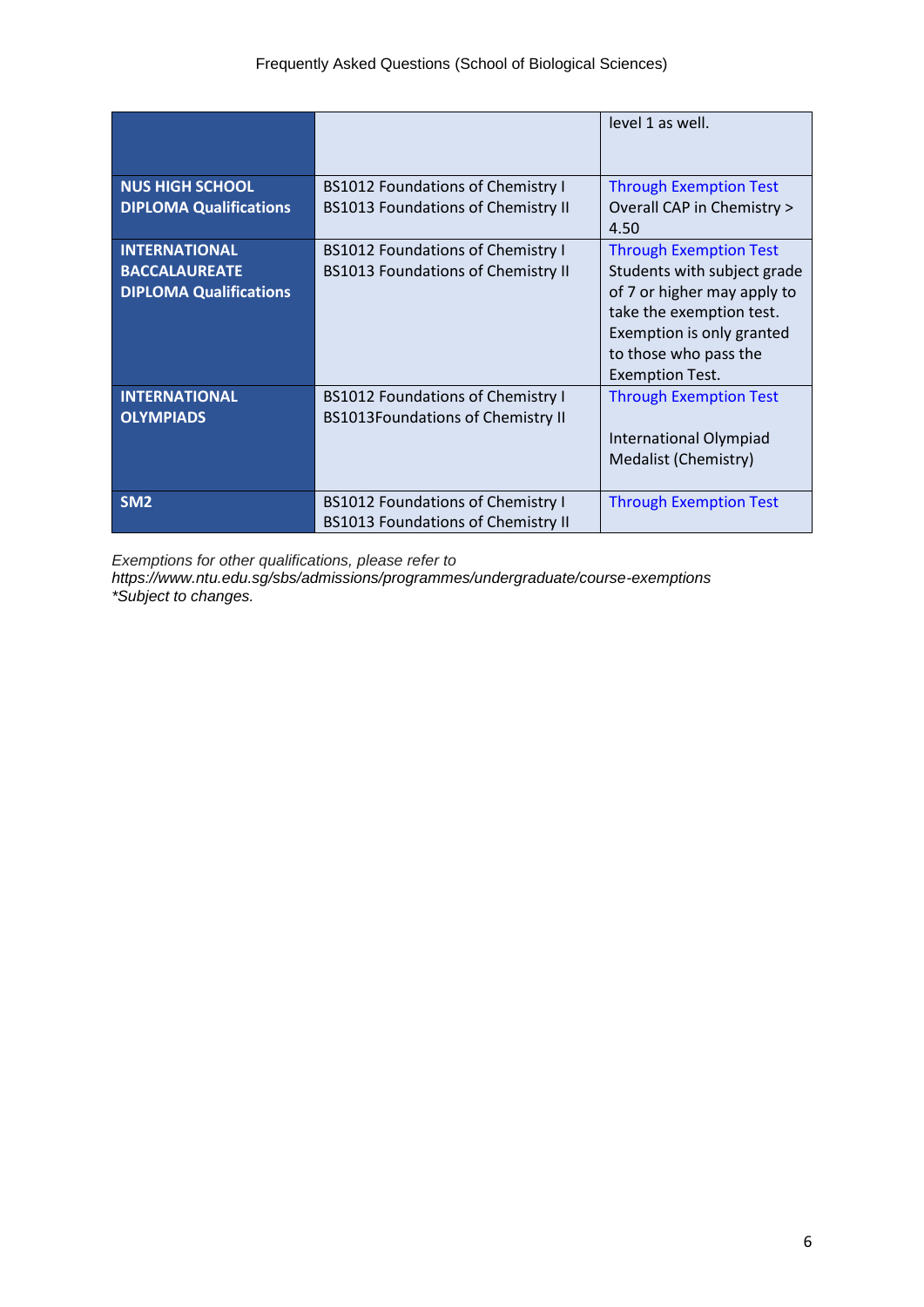#### <span id="page-6-0"></span>What is the cut off for the programmes this year?

For the latest indicative grade profile for applicants, please refer to https://www.ntu.edu.sg/admissions/undergraduate/indicative-grade-profile

## A LEVEL APPLICANTS

| <b>Programme Name</b>      | Representative Grade Profile 3H2/1H1 |                             |  |
|----------------------------|--------------------------------------|-----------------------------|--|
|                            | 10 <sup>th</sup> percentile          | 90 <sup>th</sup> percentile |  |
| Double Major Programmes    | AAA/C                                | AAA/A                       |  |
| <b>Biological Sciences</b> | AAB/B^                               | AAA/A                       |  |

*^These provide an indication of the grade profiles for most of the applicants admitted in AY2020-21. There could be other "equivalent" profiles for each programme. For example, a grade profile of ABC/C could be considered to be broadly equivalent to BBB/C, unless there are pre-requisites.*

#### POLYTECHNIC APPLICANTS

| <b>Programme Name</b>      | Representative Grade Profile Polytechnic GPAs |                                           |  |
|----------------------------|-----------------------------------------------|-------------------------------------------|--|
|                            | 10 <sup>th</sup> percentile                   | $\frac{1}{2}$ 90 <sup>th</sup> percentile |  |
| Double Major Programmes    | 3.56                                          | 3.97                                      |  |
| <b>Biological Sciences</b> | 3.67                                          | 3.98                                      |  |

\*Note: This is indicative and the final grade profile for admissions may differ depending on the number and performance of applicants and the places available for the programme. There are no indicative GPA for the Double Major Programmes for Polytechnic Applicants due to the small sample size.

All applicants are encouraged to place SBS as their  $1<sup>st</sup>$  choice. We review all applications and invite applicants for interview on a case-by-case basis.

#### <span id="page-6-1"></span>What if I wish to apply for the course but my grades did not meet the Indicative Grade Profile?

Now that NTU implements discretionary admission, where things like CCA and leadership are being taken into account, there will be interviews conducted to assess your suitability for the course even if your IGP does not hit the minimum requirement. You can still apply but do note that the choice of options (1<sup>s</sup> t choice, 2nd choice) is important.

## <span id="page-6-2"></span>Can you share more about your broadened criteria for selection beyond grades and academic performance?

Aptitude-based Admissions (ABA) take into account students' passions, interests and strengths. Applicants with exceptional talents and/or outstanding achievements beyond schools' co-curricular activities can be considered, subject to a minimum level of academic competence, for admissions under ABA. Academic grades of relevant subjects may be an indication of aptitude as well. Applicants are encouraged to provide details on their achievements, an essay of not more than 300 words under ABA section of the application form and submit at least 1 (maximum 2) appraisal online to support their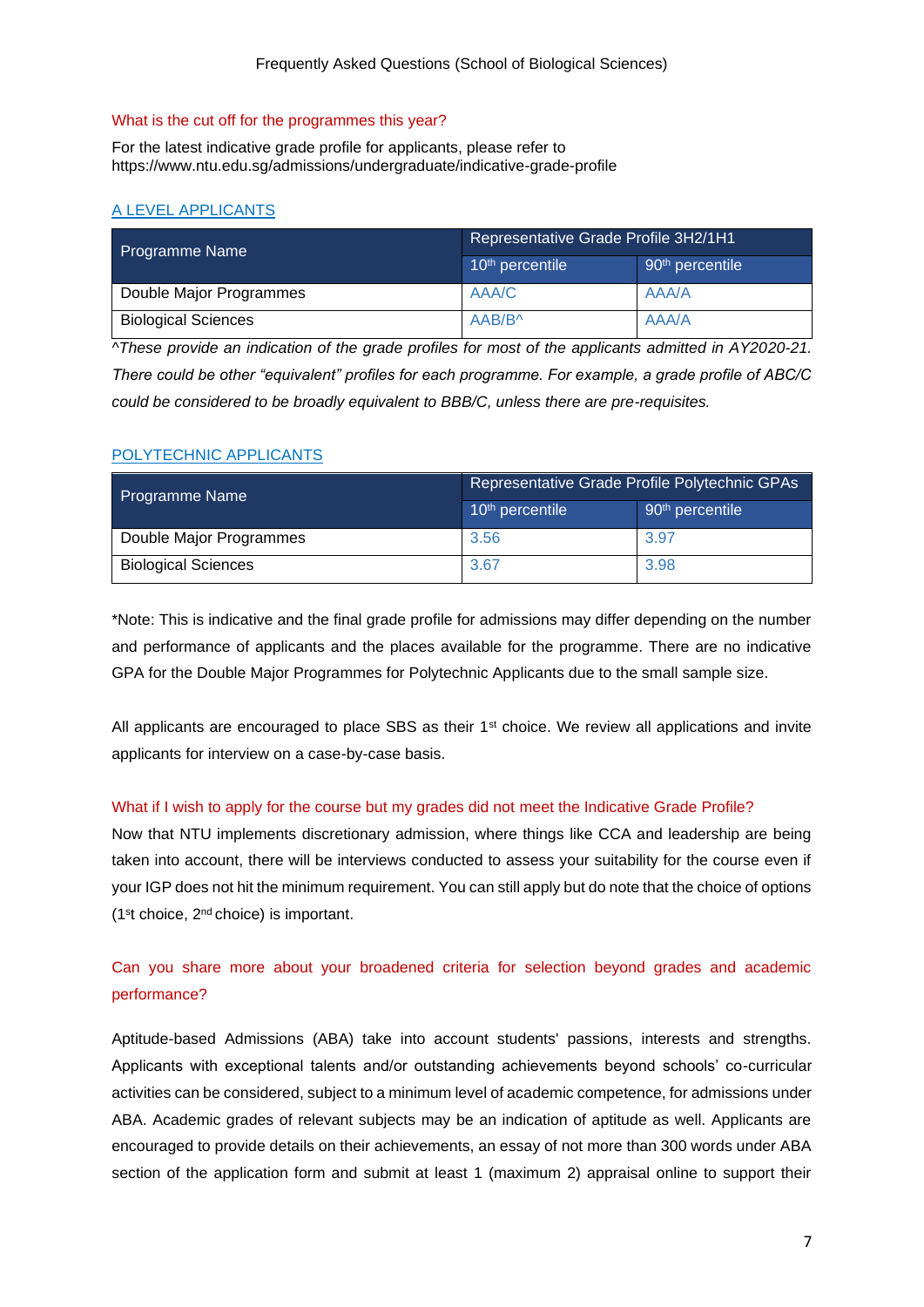applications. Shortlisted candidates may be required to attend an interview and present relevant supporting documents for verification upon request. You may refer to this page for more information at [https://tinyurl.com/v8vo8tb.](https://tinyurl.com/v8vo8tb)

#### <span id="page-7-0"></span>What are the current tuition fees for this programme?

You can check out the NTU website for more information on tuition fees at <https://www.ntu.edu.sg/admissions/undergraduate/financial-matters/tuition-fees>

#### <span id="page-7-1"></span>What are the Scholarships available?

The College Scholarship, Nanyang Scholarship and the CN Yang Scholars Programme are more applicable to SBS students. For the new intake, students can also apply for the School Scholarship. You can find out more at<https://www.ntu.edu.sg/admissions/undergraduate/scholarships>

For more information about scholarships, you may contact the NTU Office of Admissions at: Tel: (65) 67906766 Email: [ug\\_scholarships@ntu.edu.sg](mailto:ug_scholarships@ntu.edu.sg)

#### <span id="page-7-2"></span>What are the Tuition grants / Financial Aids available?

There are various grants / aids available for Singaporean students from NTU or external parties (For e.g. for working parents, they can apply for bursaries from their own companies / NTUC / Community Clubs etc.).

You can find out more at [https://www.ntu.edu.sg/admissions/undergraduate/financial-matters/tuition](https://www.ntu.edu.sg/admissions/undergraduate/financial-matters/tuition-grants)[grants](https://www.ntu.edu.sg/admissions/undergraduate/financial-matters/tuition-grants)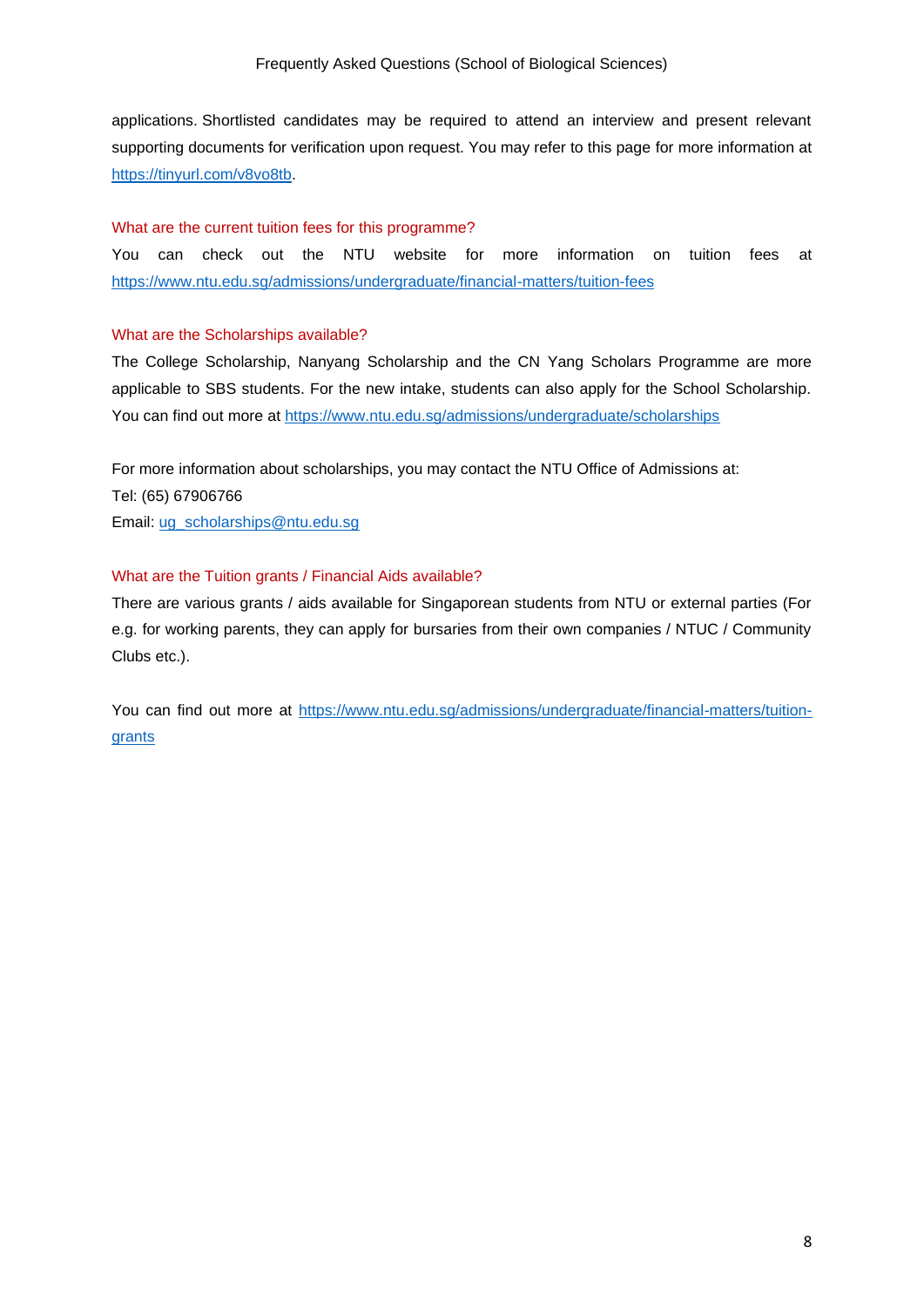# **BIOLOGICAL SCIENCES PROGRAMME**

#### <span id="page-8-1"></span><span id="page-8-0"></span>What are the Degree Programmes offered?

| <b>Main Degree</b>   | Bachelor of Science (Honours) in Biological Sciences                                                                         |
|----------------------|------------------------------------------------------------------------------------------------------------------------------|
|                      |                                                                                                                              |
| <b>Second Major</b>  | Bachelor of Science (Honours) in Biological Sciences with a Second Major in                                                  |
|                      | <b>Biomedical Structural Biology</b>                                                                                         |
|                      | Bachelor of Science (Honours) in Biological Sciences with a Second Major in<br><b>Medicinal Chemistry and Pharmacology</b>   |
|                      | Bachelor of Science (Honours) in Biological Sciences with a Second Major in                                                  |
|                      | <b>Food Science and Technology</b>                                                                                           |
|                      | Bachelor of Science (Honours) in Biological Sciences with a Second Major in<br>Data Analytics (NEW)                          |
| <b>Double Major</b>  | Bachelor of Science (Honours) in Biological Sciences and Psychology                                                          |
|                      | Bachelor of Science (Honours) in Biomedical Sciences and BioBusiness                                                         |
|                      |                                                                                                                              |
|                      | *Note: The Double Major Programme is offered as a single degree<br>programme; each Major carries equal weight in the degree. |
|                      |                                                                                                                              |
|                      | Shortlisted candidates will be invited for interview before we offer admission.                                              |
|                      | Students who apply for double major programme, may indicate their interest                                                   |
|                      | for the NTU-DUKE-NUS Medicine Pathway.                                                                                       |
|                      |                                                                                                                              |
| <b>Double Degree</b> | Bachelor of Science (Honours) in Biomedical Sciences and Bachelor of                                                         |
|                      | <b>Chinese Medicine</b>                                                                                                      |
|                      |                                                                                                                              |
|                      | *Note:                                                                                                                       |
|                      | 3 years in Nanyang Technological University (NTU) and 2 years in Beijing<br>University of Chinese Medicine (BUCM)            |
|                      |                                                                                                                              |

#### <span id="page-8-2"></span>How is the curriculum like for the Bachelor of Science (Honours) in Biological Sciences?

There is a suggested curriculum structure in place for you, but it is generally quite flexible. You have the option and freedom to take on more or reduce number of modules at your own pace. You may also graduate in 3.5 years if you could complete all the AUs required.

#### <span id="page-8-3"></span>What is Major PE, Core and UE?

You may refer to<https://www.ntu.edu.sg/admissions/matriculation/academic-structure> for more information on the NTU academic credit system.

#### <span id="page-8-4"></span>What are the career prospects for graduates from SBS?

There are a myriad of career options available. We have graduates working in the following sectors:

- Healthcare (E.g. Acupuncturist, Traditional Chinese Medicine Physician, Management Associate)
- Biomedical & Pharmaceutical (Investigator, Manufacturing Biotechnologist, Microbiologist)
- Banking, Finance & Legal (Fixed Income Trader, Vice President (Institutional Banking), Patent Executive)
- Education (Teacher, Assistant Professor)
- Research (Ph.D., Embryologist, Research Officer)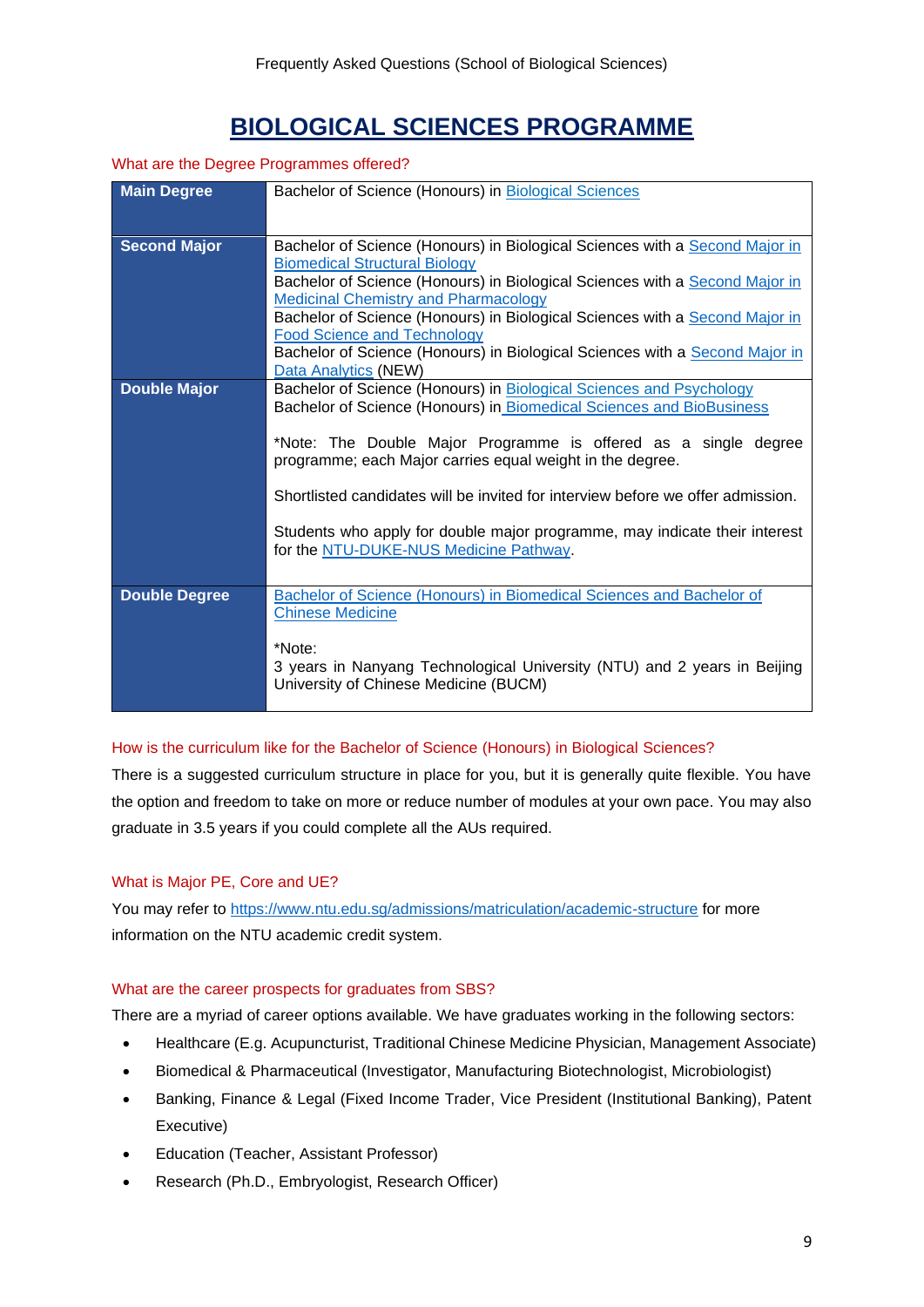- **Entrepreneur**
- Public Sector (We have graduates working at National Parks Board, Singapore Economic Development Board and Agri-Food & Veterinary Authority of Singapore)
- Postgraduate Studies (Ph.D. students in overseas universities such as Oxford University, Medical and Research students at the Duke-NUS Medical School)
- Others (Product Managers, HR etc.)

\*Note: The Bachelor of Science (Honours) in Biological Sciences is a broad-based degree recognized internationally. During the course of study, if a student feels that this is not their area of interest, they can choose to take on other routes for their further studies (such as Masters / Ph.D.) as well as take on specialised courses to venture into other career paths.

#### <span id="page-9-0"></span>Is it possible to pursue Medicine after completing a Bachelor's degree in Biological Sciences?

The NTU-Duke-NUS Medicine Pathway provides successful applicants from either of our double major programmes a conditional admission to the Doctor of Medicine programme at the Duke-NUS Medical School. Please visit our website to find out more at

<https://www.ntu.edu.sg/sbs/admissions/programmes/undergraduate/ntu-duke-nus-medicine-pathway>

#### <span id="page-9-1"></span>Are my career options limited without a Masters?

No. As we offer a 4 years direct honours programme, this is equivalent to a Masters in certain countries. If you wish to apply for Ph.D. without an honours degree, you will be required to take up a Masters first.

#### <span id="page-9-2"></span>Are internships compulsory? how does the school help the student to get a placement?

Yes. Internships are integrated into the students' curriculum. Students are allowed to plan when they want to take up their internship after they complete year 2. The school will open a portal with different selections, alternatively students can outsource for a placement and submit to the school for approval.

#### <span id="page-9-3"></span>Are there any study groups available for the students?

No, SBS does not have study groups. We do have a Clade system where students from different programmes are grouped into four Clades upon enrolment as a freshman. Each Clade has a "parent" who is a member of the senior SBS teaching faculty, and also Clade leaders who are students. The Clade system aims to bring the students and faculty closer together and students can approach their Clade parents and Clade leaders if they need help.

SBS has also appointed "super mentors" who can mentor students in distress. These mentors meet with students to provide them tips on how to improve their academics, study strategies and advice on time management.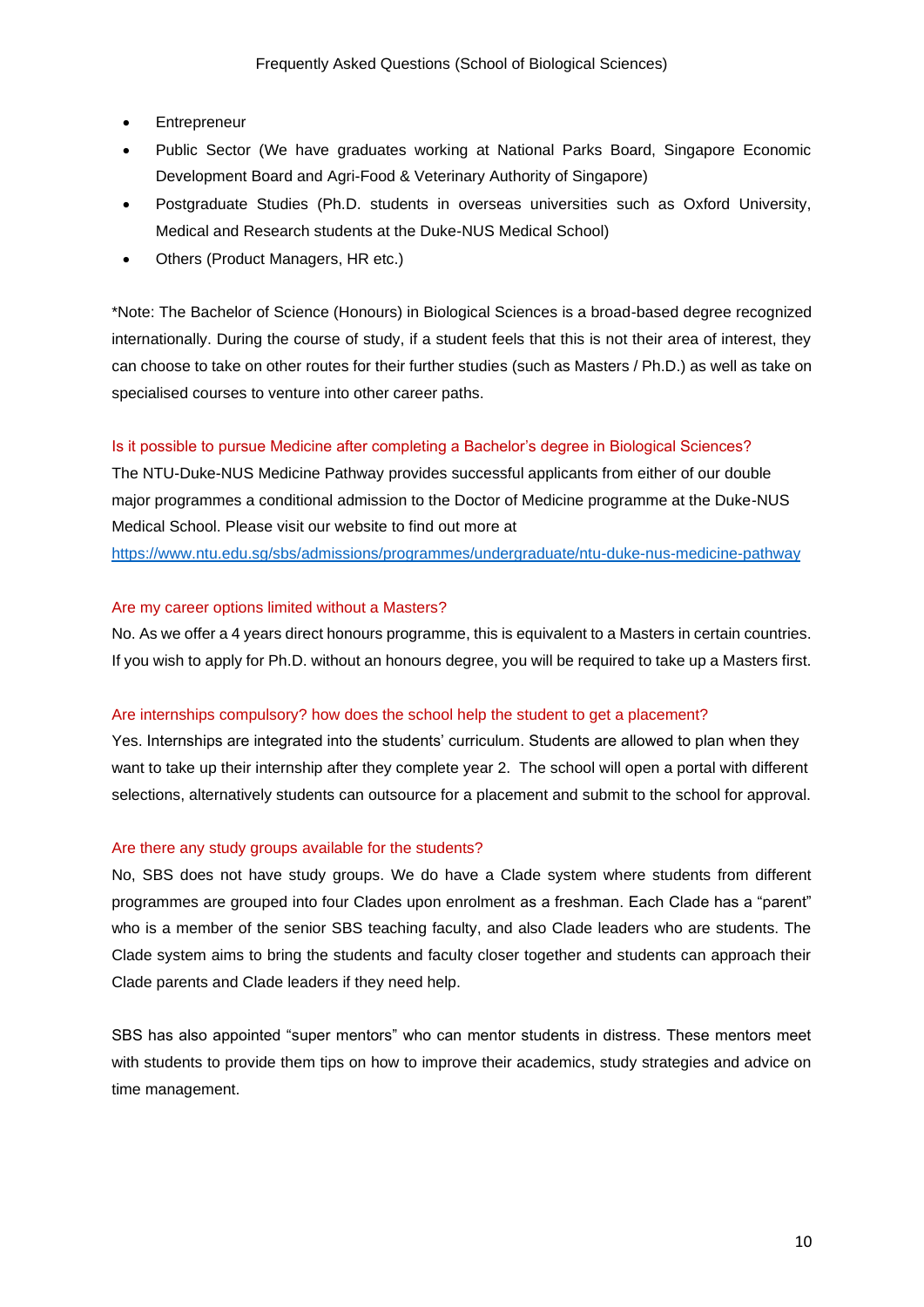#### <span id="page-10-0"></span>Are there any pre-courses available for returning NSmen student before school starts?

Yes. There are short term modules available for students. You will receive an email prior to the school start.

## <span id="page-10-1"></span>Can a student apply for transfer (after enrolment) if they are not accepted to the 1<sup>st</sup> choice of their course?

Yes, on a case-by-case basis.

#### <span id="page-10-2"></span>What is the difference between a Second Major and Double Major?

The main difference is the number of AUs that you have to clear.

#### **Double Major**

Both Majors have equal weightage and equal number of AUs to be cleared. Students will graduate with Bachelor of Science (Honours) in Biological Sciences and Psychology or Bachelor of Science (Honours) in Biomedical Sciences and BioBusiness.

#### **Second Major**

The Second Major only takes up approximately 30% of the total AUs and students will graduate with Bachelor of Science (Honours) in Biological Sciences. The Second Major title will be reflected in the students' transcript.

#### <span id="page-10-3"></span>Can you choose a second major midway through the programme?

No. Your choice of programme or second major is fixed at the point of enrolment.

However, for the second major in Food Science and Technology (FST) programme, it is managed by the NTU FST office and is the only exception. They may invite year 1 students to apply after they have completed two semesters.

Although you are unable to choose a second major midway through the course, you have the option to drop your second major if you are unable to cope with the study load.

#### <span id="page-10-4"></span>What is the difference between Double Major Programme and Double Degree Programme?

#### **Double Major**

You earn only one bachelor's degree with specializations in two fields.

#### **Double Degree**

You earn two separate degrees upon graduation.

The Bachelor of Science (Honours) in Biomedical Sciences and Bachelor of Chinese Medicine is the only double degree programme in SBS.

The Bachelor of Science (Honours) in Biomedical Sciences degree will be conferred by Nanyang Technological University while the Bachelor of Chinese Medicine will be conferred by the Beijing University of Chinese Medicine.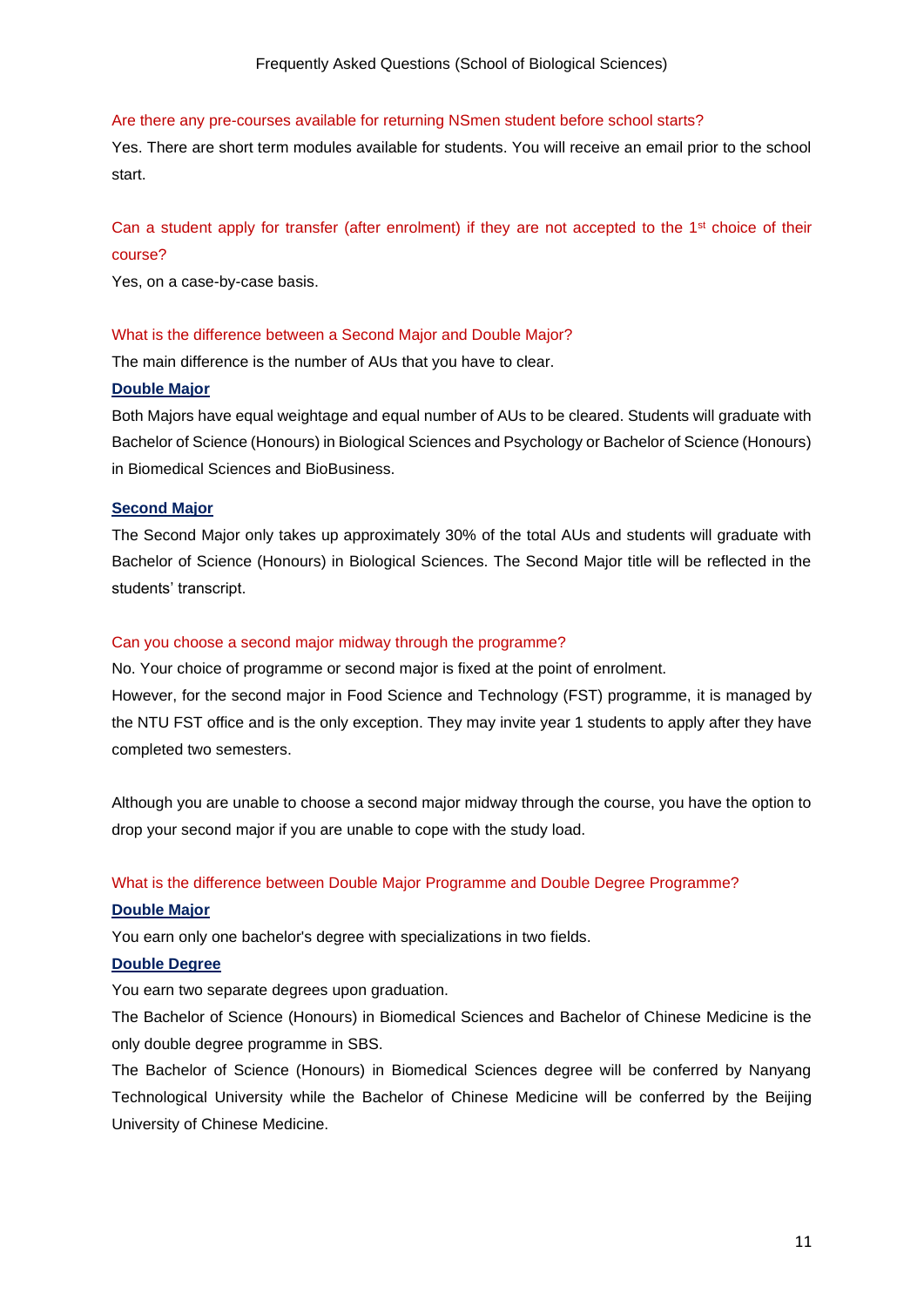#### <span id="page-11-0"></span>Do I have to maintain a certain CGPA throughout my studies if I have a Second Major?

Yes. Students are required to maintain a CGPA of at least 4.0 throughout their course of study. Should a student fail to maintain the required CGPA, the school would recommend him/her the option to drop the 2nd Major and join the standard BS (Hons) programme.

#### <span id="page-11-1"></span>What is the typical workload of a Second Major programme?

Please refer to: [https://www.ntu.edu.sg/sbs/admissions/programmes/undergraduate/undergraduate](https://www.ntu.edu.sg/sbs/admissions/programmes/undergraduate/undergraduate-programmes/)[programmes/](https://www.ntu.edu.sg/sbs/admissions/programmes/undergraduate/undergraduate-programmes/) for more details on the specific Second Major programme you'd like to find out more about.

#### <span id="page-11-2"></span>What is the research experience about (UAEB, URECA)?

UAEB (Undergraduate Advanced Experimental Biology) is a one week intense lab module that allows you to clear 3AUs while learning very specific lab skills. There are many different skills available for you to learn from.

URECA (Undergraduate Research Experience on Campus) is an 11-month (August to June) programme which provides you with an opportunity to pursue appropriate independent research under the supervision of a professor of your choice in your chosen field of research.

#### <span id="page-11-3"></span>Do all students get to do UAEB or is there a selection process?

Students are allowed to take up to two UAEB workshops. Students are required to fulfil the prerequisites for the respective UAEB workshops before they can apply for them. Priority will be given to senior students.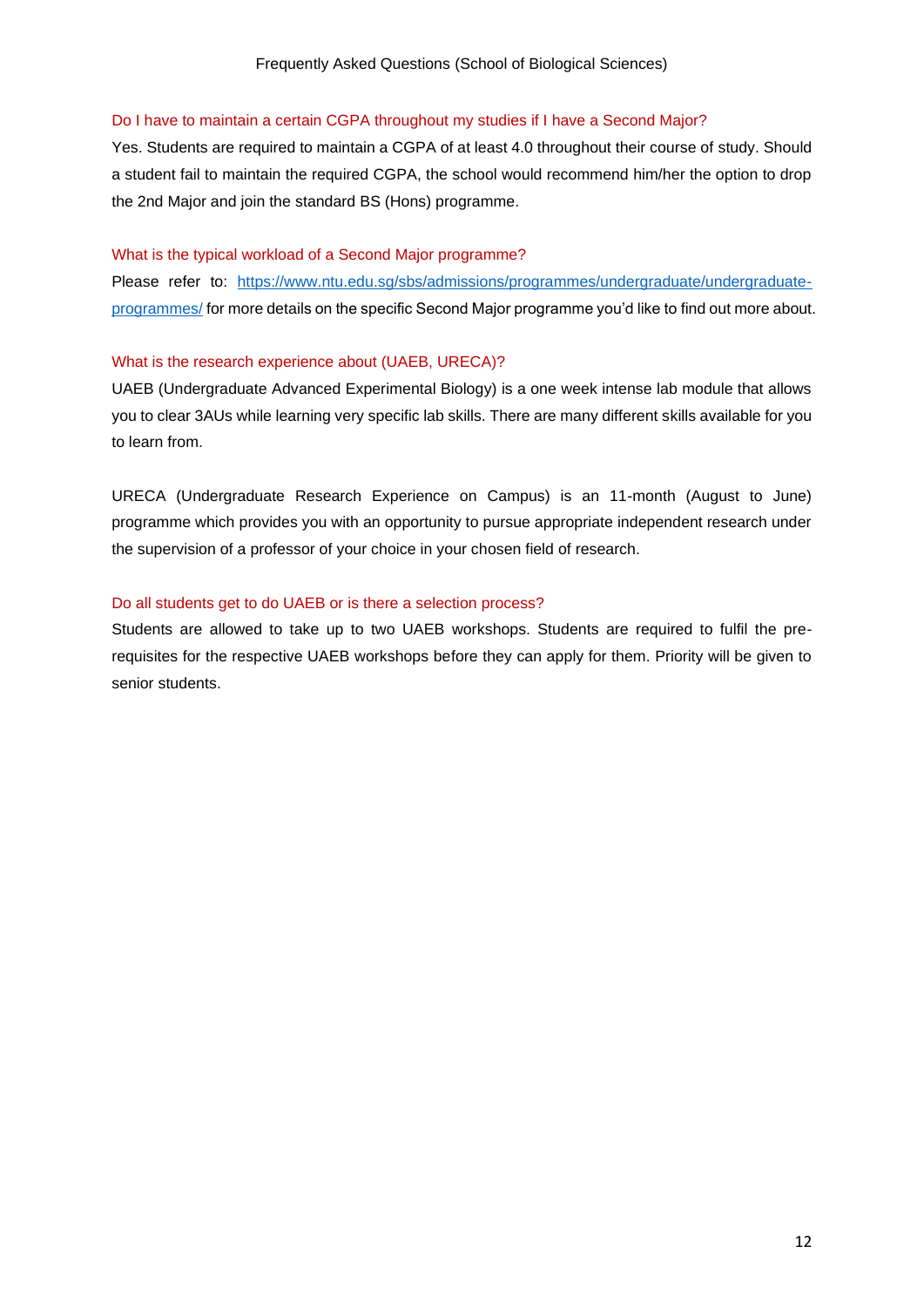## **SECOND MAJOR PROGRAMMES**

<span id="page-12-1"></span><span id="page-12-0"></span>May I ask if the second Major in Food Science and Technology programme allows me to pursue further studies to become a clinical dietician?

The second major Food Science and Technology Programme is a well-rounded programme that gives you knowledge on various areas of food science (e.g. safety side from Food Microbiology; technological side from Food Process Engineering). If you are enrolled in the second Major in Food Science and Technology Programme, you would be able to take a Nutrition elective if you are interested in nutrition.

With regards to further studies, yes, you can further your studies overseas if you want to become a professional dietician or nutritionist. However, our 2nd Major programme does not allow one to become a dietician or nutritionist in future. There are many other job roles that you can take up such as becoming a Food Microbiologist, Food Chemist, Food Safety Specialist, Food Process Engineer, Product Development (R&D) Staff.

If you have any queries regarding Food Science and Technology major (FST), you may email the FST office at fst@ntu.edu.sg

<span id="page-12-2"></span>What is different between Biological Sciences with 2<sup>nd</sup> major in Medicinal Chemistry & Pharmacology (BSMCP) and Biomedical Structural Biology (BSSB)?

#### **BSSB**

Using structural information of disease proteins in virus/bacteria obtained by various imaging methods, such as X-ray crystallography, NMR, cryoEM etc, to identify/design drug targets.

#### **BSMCP**

Using chemical synthesis/organic chemistry to synthesise/modify chemical/compound to develop new drugs.

#### <span id="page-12-3"></span>**\*NEW\* SECOND MAJOR IN DATA ANALYTICS PROGRAMME**

#### <span id="page-12-4"></span>How does data analytics complement my Biological Sciences Degree?

Science students can take advantage of their technical knowledge and training in their major to integrate applications in data analytics. This will help expand their career options after graduation and ramp up their employability.

#### <span id="page-12-5"></span>In which area of study must I do my FYP in?

FYP is normally conducted in the area of your primary major.

#### <span id="page-12-6"></span>What is Data Analytics and what does the Second Major entails?

The Second Major in Data Analytics incorporates relevant courses across different schools to provide students with the foundation and practical tools for data analytics. The curriculum has been curated to ensure that students receive critical knowledge and skills in the following areas: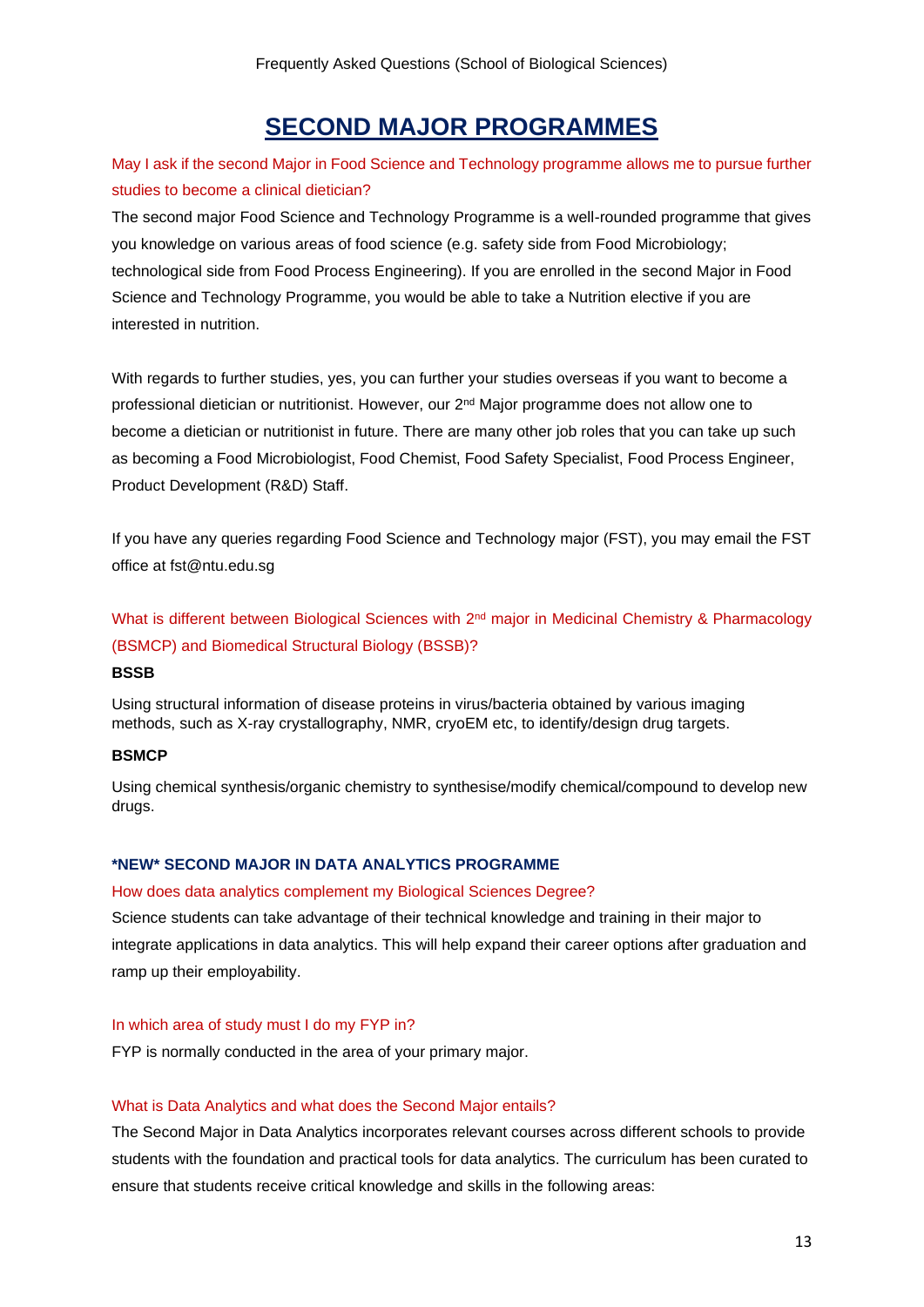- (a) **Foundation in Mathematics, Statistics and Algorithms:** The core courses in this group are focused on probability and statistics, linear algebra and algorithms/programming. It is essential that every data analyst or data scientist understands the theoretical underpinnings in order to be able to build reliable models with real-world applications.
- (b) **Essentials in Data Analytics**: The core courses in this group are focused on database, data mining and data visualization/management. These courses aim to prepare students for key responsibilities of a data analyst which generally include designing and maintaining data systems and databases, mining data from primary and secondary sources, using statistical tools to interpret data for diagnostic and predictions, and visualization tools for reporting and communications.
- (c) **Advanced Electives in Data Analytics:** With a variety of elective courses across different schools in COS and COE, students are able to gain in-depth exposure to artificial intelligence, neural network, machine learning, natural language processing and higher level courses in statistics, computations and algorithms.

#### <span id="page-13-0"></span>Can I drop the Second Major after I got into the programme?

Yes, you may. Please consult your programme coordinator and SBS Undergraduate Office to discuss this matter.

## <span id="page-13-1"></span>Do I have to choose the Second Major when I apply to NTU? Or can I opt to change to the second after I am admitted?

You need to choose the Second Major when applying to NTU. Currently, the Second Major is not open to students after admission.

#### <span id="page-13-2"></span>What are the additional courses I will have to take?

Please refer to the programme website for more details on the courses to complete: [https://www.ntu.edu.sg/sbs/admissions/programmes/undergraduate/undergraduate](https://www.ntu.edu.sg/sbs/admissions/programmes/undergraduate/undergraduate-programmes/detail/bachelor-of-science-in-biological-sciences-with-second-major-in-data-analytics)[programmes/detail/bachelor-of-science-in-biological-sciences-with-second-major-in-data-analytics](https://www.ntu.edu.sg/sbs/admissions/programmes/undergraduate/undergraduate-programmes/detail/bachelor-of-science-in-biological-sciences-with-second-major-in-data-analytics)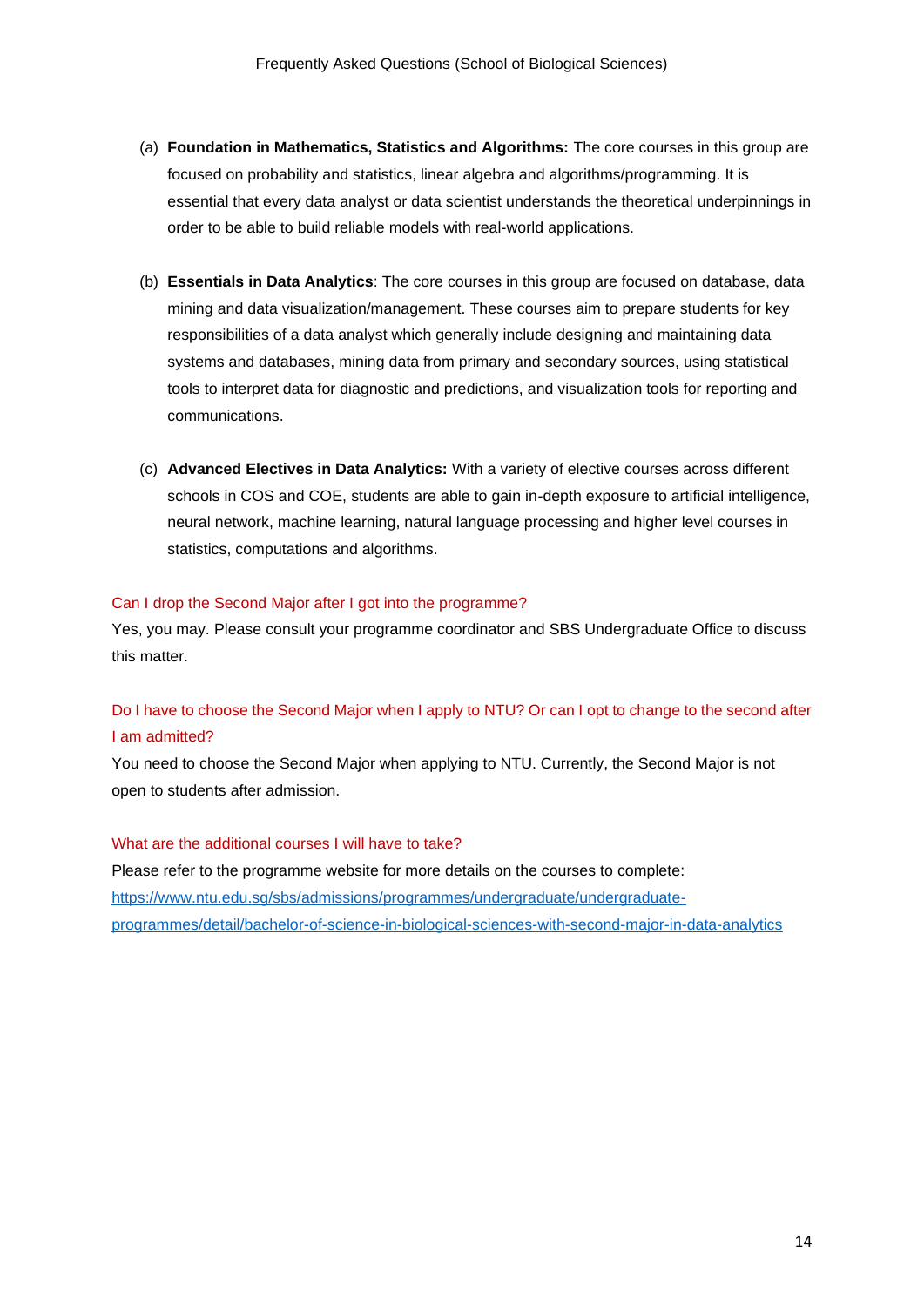## **DOUBLE MAJOR PROGRAMMES**

#### <span id="page-14-1"></span><span id="page-14-0"></span>**Double Major in Biological Sciences and Psychology**

<span id="page-14-2"></span>What are the study paths and jobs I can take after graduating from this double major programme? Previous BSPY students followed diverse paths in education, clinical psychology and Ph.D./research. It really depends on what you want to pursue. For example, to be a psychologist, you will need to take and complete a specialized certificate course after your degree. You can plan/discuss with the programme coordinator in your 2<sup>nd</sup> year about this and they can provide some guidance on this.

#### <span id="page-14-3"></span>Since this is a double major, can I pursue further studies in Psychology to become a Psychologist?

This degree programme introduces you to a diverse career path. As Psychology and Biology are related, it will likely be easier for you to become a Psychologist. However, do take note that to be a Psychologist, you will need to obtain a specialized certificate. Our double major programme aids you in fulfilling the entrance requirements for such specialization courses.

#### <span id="page-14-4"></span>Would taking this double major put me at any disadvantage from a person who only did Psychology? No, in fact you will have more career options, both in psychology related and life science sectors. Psychologist in major organizations may be required to conduct certain research portfolios and if the psychologist has knowledge on neurobiology and science background, this is to his/her advantage.

#### <span id="page-14-5"></span>Also, would there be any difference in study paths and career prospects between the double major stated above as compared to Psychology with a second major in Biological Science? For our double major programme, there is an equal weightage of training in Biological Sciences and Psychology. Students will graduate with a Bachelor of Science degree (B.Sc) with the title B.Sc (Hons) in Biological Sciences and Psychology.

For the Psychology with a second major in Biological Sciences programme, the main focus will be on Psychology and students will read a few additional modules on Biological Sciences. Students will graduate with a Bachelor of Arts in Psychology. The second major will only be mentioned in their transcripts.

#### <span id="page-14-6"></span>**Double Major in Biomedical Sciences and BioBusiness**

#### <span id="page-14-7"></span>What is BioBusiness?

BioBusiness refers specifically to the business and manufacturing operations management related to biomedical technology, healthcare and bio-entrepreneurship, and requires an acumen for regulatory affairs of such industry which general business programmes do not cater to.

The Bachelor of Science (Honours) in Biomedical Sciences and BioBusiness offered by NTU SBS is a programme that combines biomedical sciences and biotechnology with BioBusiness. Graduates will be cross-trained in these two disciplines concurrently. This will make them highly sought after as they will be able to run the business of pharmaceutical and biotechnology companies more efficiently, as well as support the growing medical technology industry.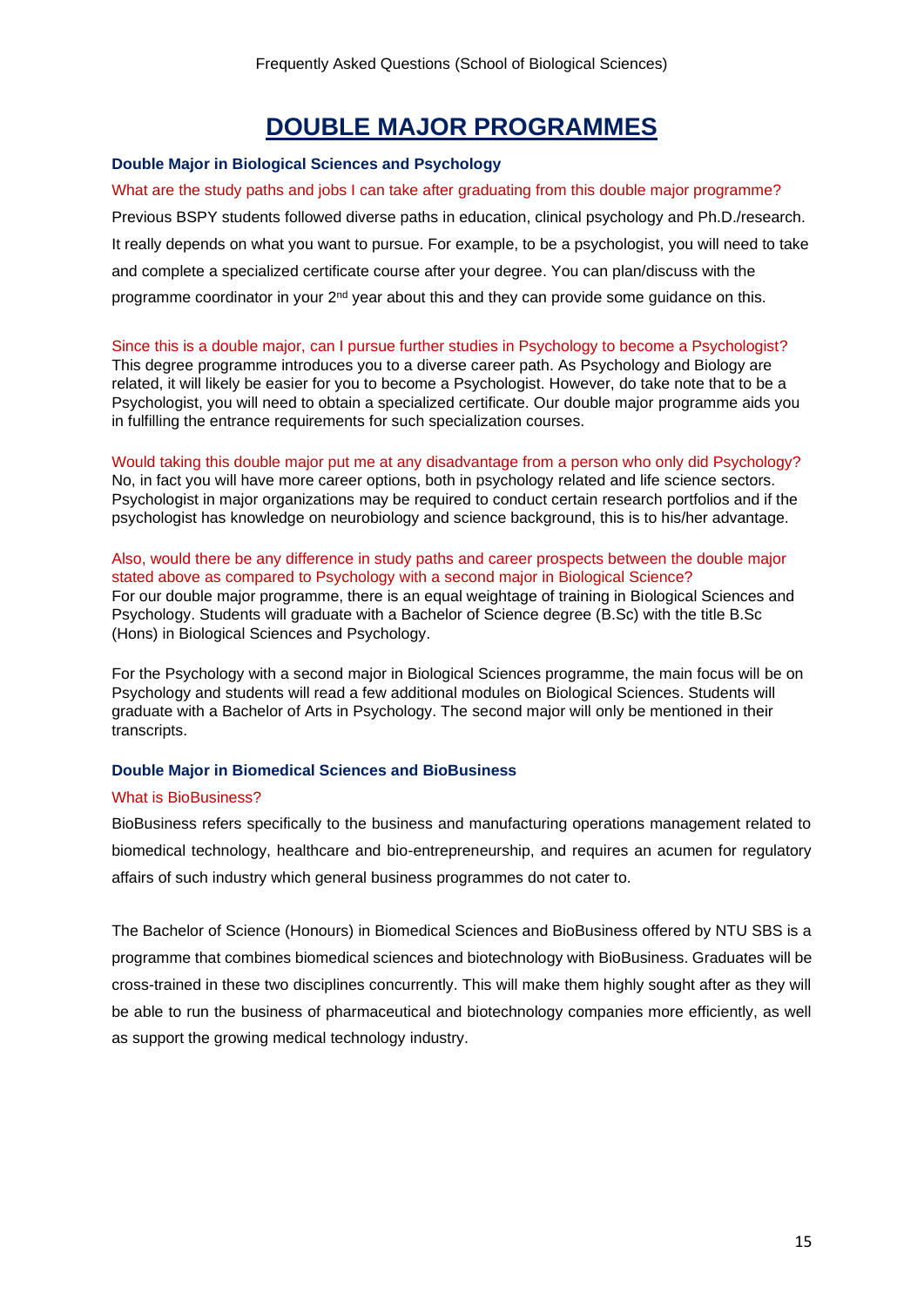# **NTU-DUKE-NUS MEDICINE PATHWAY**

<span id="page-15-1"></span><span id="page-15-0"></span>What is the entry requirement / application process for this track? Please refer to [https://www.duke-nus.edu.sg/admissions/pre-md-pathways/ntu-duke-nus-medicine](https://www.duke-nus.edu.sg/admissions/pre-md-pathways/ntu-duke-nus-medicine-pathway%20for%20more%20information.)[pathway](https://www.duke-nus.edu.sg/admissions/pre-md-pathways/ntu-duke-nus-medicine-pathway%20for%20more%20information.) [for more information.](https://www.duke-nus.edu.sg/admissions/pre-md-pathways/ntu-duke-nus-medicine-pathway%20for%20more%20information.)

How many seats/slots are available for this track this year?

10.

I have accepted the offer by NTU SBS for the BSPY / BSB programme. Does that mean that I am automatically accepted into the Doctor of Medicine programme at the Duke-NUS Medical School? No. It is not guaranteed. Applicants who have been offered and accepted the BSPY or BSB programme by NTU SBS will be invited to indicate your interest in this pathway. Duke-NUS Medical School will shortlist, conduct interviews, and eventually offer successful applicants conditional admission to this pathway.

Conditionally admitted students are required to fulfil the curriculum requirements for BSB or BSPY, and perform well throughout their terms. Following each semester at SBS, students are required to submit, for review by the Vice Dean of Education (or designate) of Duke-NUS, (a) an academic transcript, (b) a list of courses scheduled for the coming semester, and (c) a brief update on activities and involvement for the previous semester. The Vice Dean of Education (or designate) will provide a progress report to the AC in the students' final year.

#### \*Note:

Conditionally admitted students offered the NTU-Duke-NUS Medicine Pathway are still required to take the Medical College Admissions Test (MCAT).

Decision for the final admission will be based on the following criteria:

- Cumulative Average Point (CAP) as an indication of academic performance.
- Complete the MCAT exam by September of the year prior to entry.
- Complete meaningful clinical/medical and service experiences throughout their undergraduate years at NTU.
- Expected to conduct themselves professionally. If concerns should arise at any time regarding a student's academic performance or personal/professional development, the student may be reviewed by the Duke-NUS Admissions Committee resulting in action up to and including withdrawal from the offer of conditional admissions.
- Submit the final Duke-NUS MD application and transcript to the Duke-NUS Admissions Department by the specified deadlines.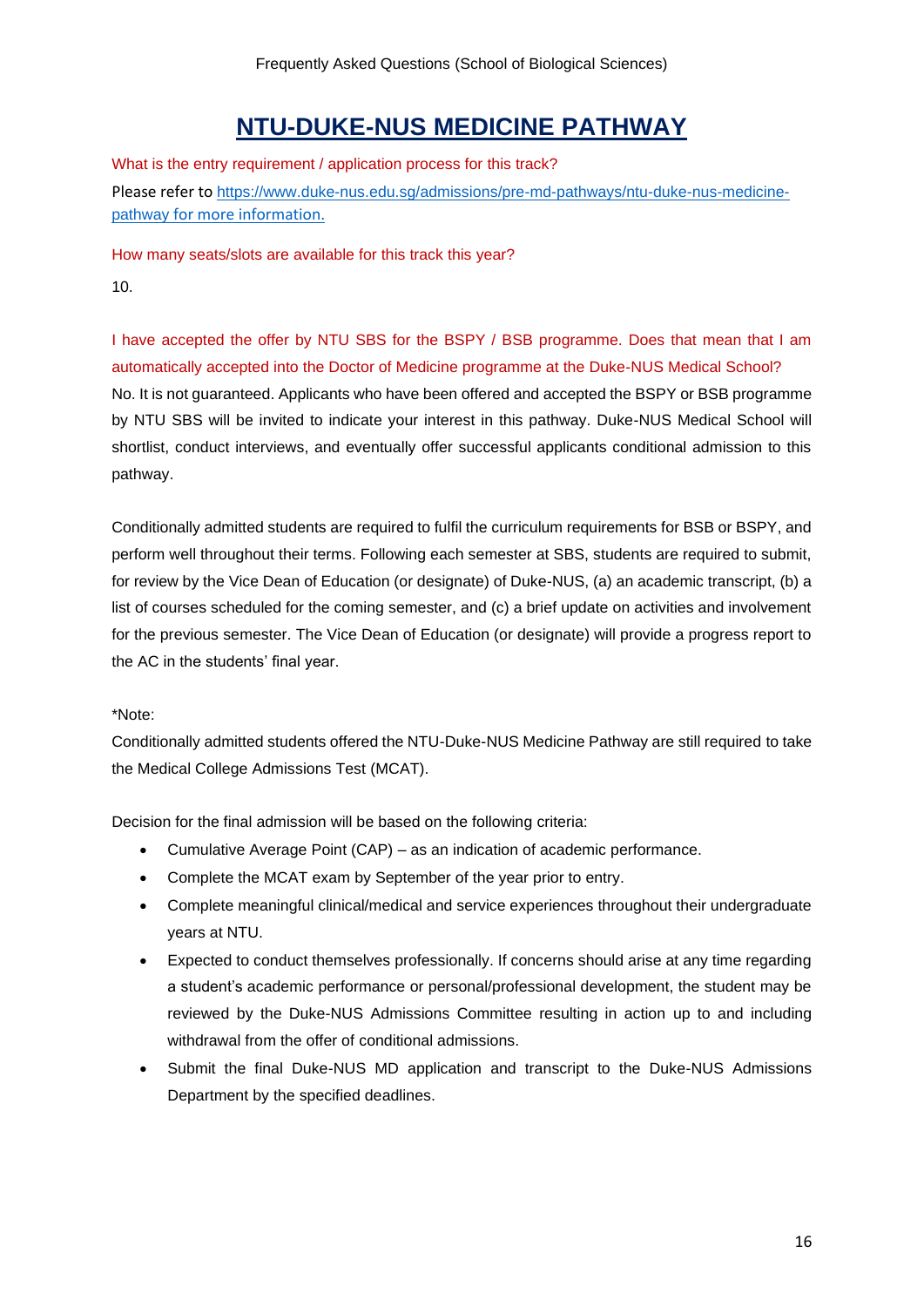## <span id="page-16-0"></span>Will there be instances where I will lose this conditional admission throughout the course of my 4 years of study in NTU?

A student will lose conditional admission to the Duke-NUS MD programme if any of the following occur during the completion of their BSB/BSPY programme:

- (i) Withdrawal from NTU
- (ii) Failure to achieve the required grade on completion of the degree
- (iii) Failure to submit the Duke-NUS MD application and all required application materials to the Duke-NUS Admissions Department by the specified deadlines.
- (iv) Violate a standard of academic or ethical conduct policy or any other applicable policy of NTU where the potential outcome could result in a failing assignment or exam grade, a failing course grade, or disciplinary action.

#### <span id="page-16-1"></span>What is the interview process like – is it like Yong Loo Lin School of Medicine's Multi-Mini Interviews?

It will not be Multi-Mini Interviews. There will be two rounds of interviews to evaluate an applicant's academic preparation, related experience, personal qualities and communication skills. The interviews will be conducted by members of the MD Admissions Committee.

## <span id="page-16-2"></span>Do shortlisted candidates have to write an essay & assemble 2 referee reports similar to Yong Loo Lin School of Medicine's interview process?

Yes, the completed Duke-NUS application will consist of an online application, personal statement and 2 letters of recommendation.

#### <span id="page-16-3"></span>When are the interviews held?

Interviews are held in July. Those who have been offered and accepted in either the BSPY/BSB programme as well as indicated an interest in the NTU-Duke-NUS Medicine Pathway will be considered for an interview.

#### <span id="page-16-4"></span>Who are the interviewers?

Our MD Admissions Committee members will be interviewing the students. The MD Admissions Committee is the institutional body charged with making recommendations pertaining to admission of applicants into the Duke-NUS MD programme, aligned with the educational mission of the School. Members of the Admissions Committee are selected, with input from leadership stakeholders, from among various academic leaders within SingHealth, and clinical, research, and/or education faculty at Duke-NUS.

#### <span id="page-16-5"></span>How long is each interview?

Each interview will last for 30 minutes

<span id="page-16-6"></span>How many rounds of interview will there be? 2 rounds of interviews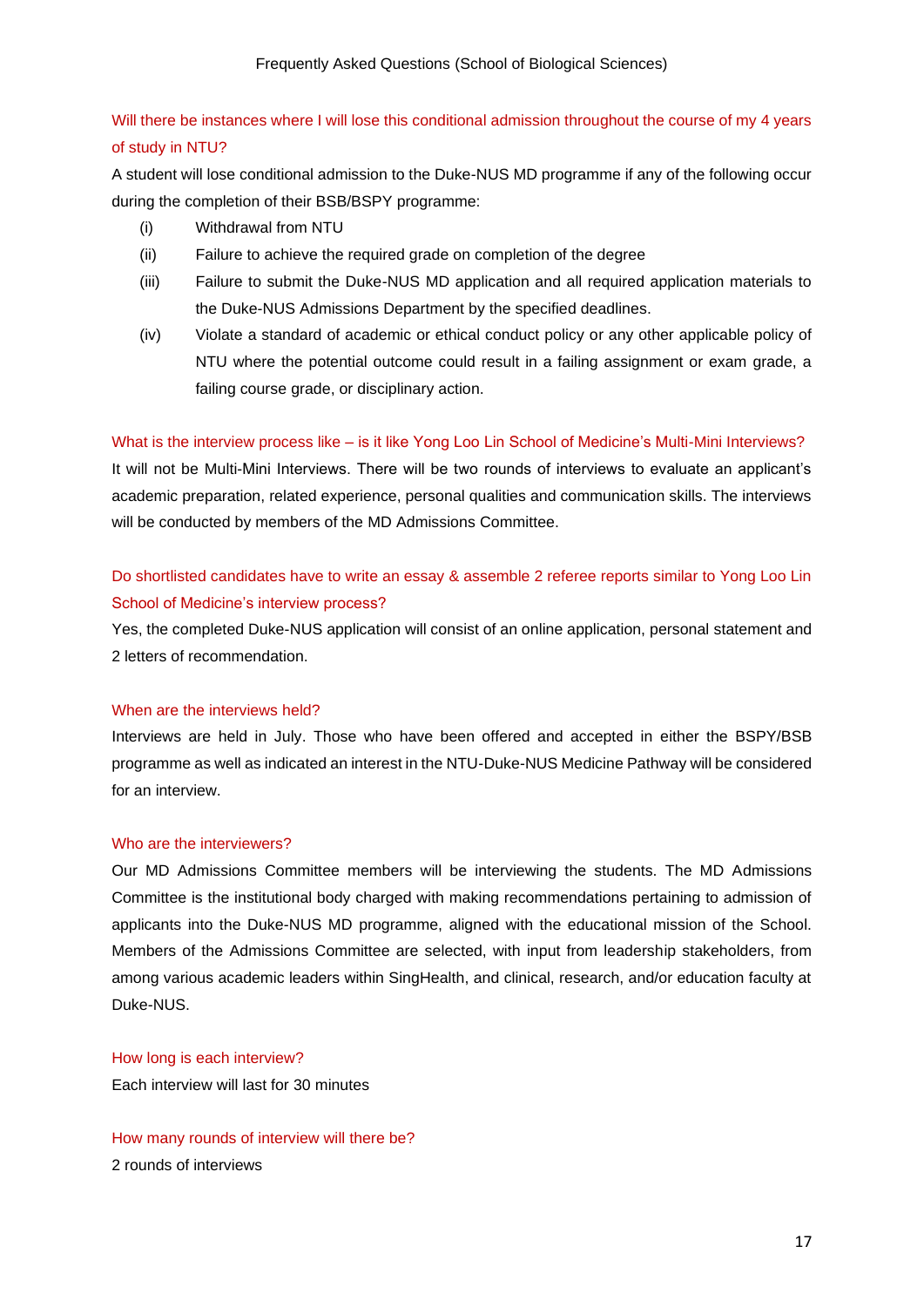#### <span id="page-17-0"></span>Are there any scholarships available for this NTU-Duke-NUS Medicine Pathway?

At the moment, there are no Duke-NUS scholarships available for the entire conditional admission pathway (8 years). However, there are scholarships for the 4-year MD component. To assist students in financing their MD tuition and other fees, Duke-NUS offers a variety of scholarships and bursaries: <https://tinyurl.com/spvxvrw>

## <span id="page-17-1"></span>Can I choose not to continue the MD Programme after I graduate from NTU? Will it affect my academic standing NTU?

Admitted students may decide against continuing with the Pathway for a variety of reasons. The discontinuation will have no consequence on the students' standing in NTU and within the BSB/BSPY Programmes in SBS.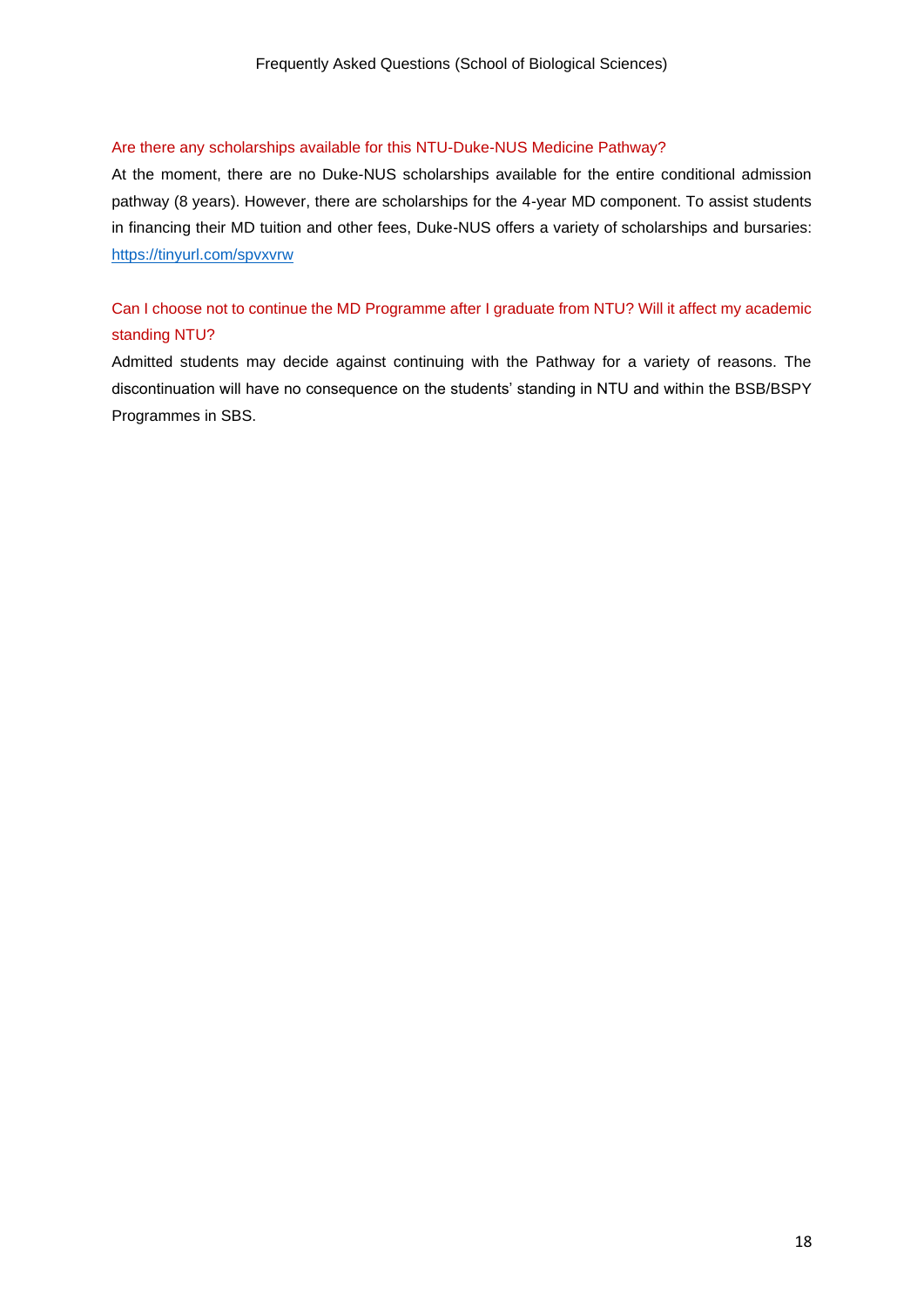## <span id="page-18-0"></span>**DOUBLE DEGREE BIOMEDICAL SCIENCES AND CHINESE MEDICINE PROGRAMME**

#### <span id="page-18-1"></span>**Admissions**

<span id="page-18-2"></span>Can polytechnic students enter directly into the second year of the double degree in Biomedical Sciences and Chinese Medicine programme?

As the Chinese Medicine courses are integrated into the first 3 years of the double degree programme, it is not possible for polytechnic graduates (or GCE 'A' Level graduates) to enter directly into the second year of this programme.

Are international students eligible for admission into the double degree in Biomedical Sciences and Chinese Medicine programme?

Yes. Applicants must satisfy the admission requirements. Please refer to the NTU Office of Admissions and Financial Aid (OAFA) website for information pertaining to international applicants.

Citizens (Passport holders including Singapore Permanent Residents) of Hong Kong, Macau, China and Taiwan are strictly not allowed to apply.

<span id="page-18-3"></span>Are interviews conducted as part of the admission process for the double degree in Biomedical Sciences and Chinese Medicine programme?

All shortlisted applicants in 2022 will be subjected to a short interview.

#### <span id="page-18-4"></span>If I have no background in biology, can I still take up the course?

Yes, so long as you have background in one Science, either in Physics or Chemistry.

## <span id="page-18-5"></span>Can someone with complete or partial colour-blindness or Hepatitis B carrier be admitted to the double degree in Biomedical Sciences and Chinese Medicine programme?

No. Some of the courses require students to identify colour shades as well as recognise them as critical diagnostic factors. Hospital and clinical internships may require students to do invasive techniques like acupuncture. Hence, Hepatitis B carrier and colour-blind students will not be admitted. You can find out more at [https://tinyurl.com/vxhtdd7.](https://tinyurl.com/vxhtdd7)

#### <span id="page-18-6"></span>**Chinese Language**

## <span id="page-18-7"></span>Are any courses taught in Chinese in the double degree in Biomedical Sciences and Chinese Medicine programme?

All Chinese Medicine based courses are taught in Chinese. This includes courses taught in both Nanyang Technological University and Beijing University of Chinese Medicine. All biomedical sciences modules are taught in English.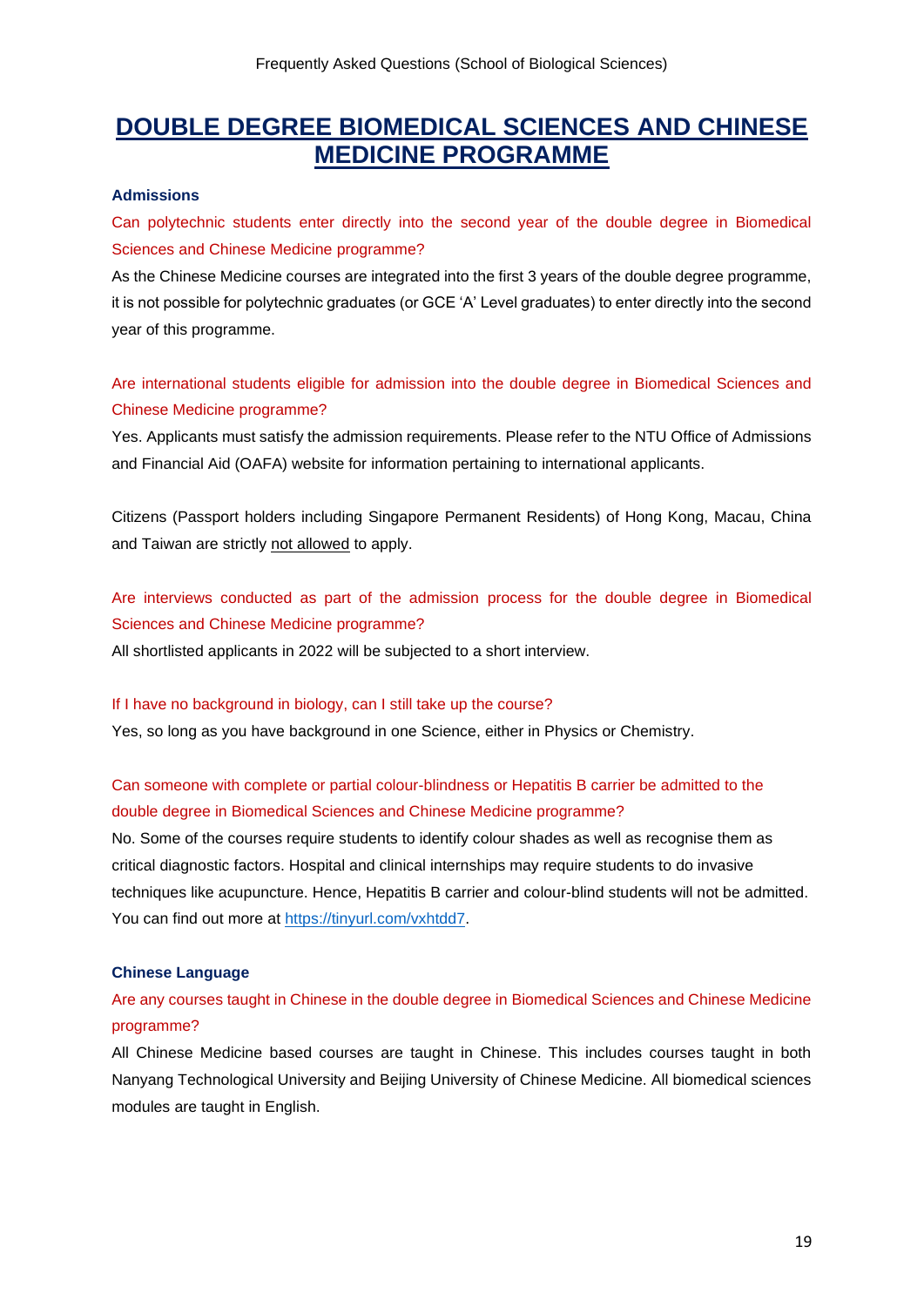#### <span id="page-19-0"></span>Does my Chinese have to be very good to take up this course?

Minimally, you are required to have a good GCE 'O' Level pass in Chinese Language. You are also required to be able to write and converse in Chinese as all Chinese Medicine based courses are taught in Chinese.

#### <span id="page-19-1"></span>I can speak and write Chinese but I am afraid that I might not be able to cope.

You may get a culture shock at the beginning, having to converse and write in Chinese. However, this is an adaptation process which we believe you will slowly get used to. Many of the students have been through this stage, and they have adapted quite well to it. Many students also found that their proficiency in Mandarin has improved significantly.

#### <span id="page-19-2"></span>**Finances**

## <span id="page-19-3"></span>What is the current tuition fees for the double degree in Biomedical Sciences and Chinese Medicine programme?

#### *First 3 years of study (in Nanyang Technological University (NTU)):*

Tuition fees are paid to NTU. Every year, fees are reviewed and subject to revision. Although we are categorized as a double degree programme, our tuition fees are similar to many other single degree programmes.

#### *Final 2 years of study (in Beijing University of Chinese Medicine (BUCM)):*

Tuition fees are paid to BUCM. The current tuition fee in China is 35,000 RMB (approx. SGD 7,000) per year.

Refer to [here](https://www.ntu.edu.sg/NSS/NSSFinance/FeesTuitionGrant/Pages/tf_19.aspx) for more information.

#### <span id="page-19-4"></span>What expenses do I need to pay for while studying at the Beijing University of Chinese Medicine?

Apart from tuition fees, students need to pay for their air travel, accommodation, food, transportation costs and various other personal living expenses. The current tuition fee in China costs 35, 000 RMB (approx. < SGD 7000) per year.

Total expenses (Including school fees + accomodation + living expenses + airfare + others) amount to approximately SGD30,000 – SGD35,000.

#### <span id="page-19-5"></span>Is there a study loan available for the last 2 years of the programme?

There is an Overseas Study Programme (OSP) Loan 海外留学助学贷款 (Up to SGD 42,000 for the 2 years of study)

For more information on scholarships and financial support offered by NTU, please refer to the NTU Office of Admissions' website at<https://www.ntu.edu.sg/admissions/undergraduate/scholarships>